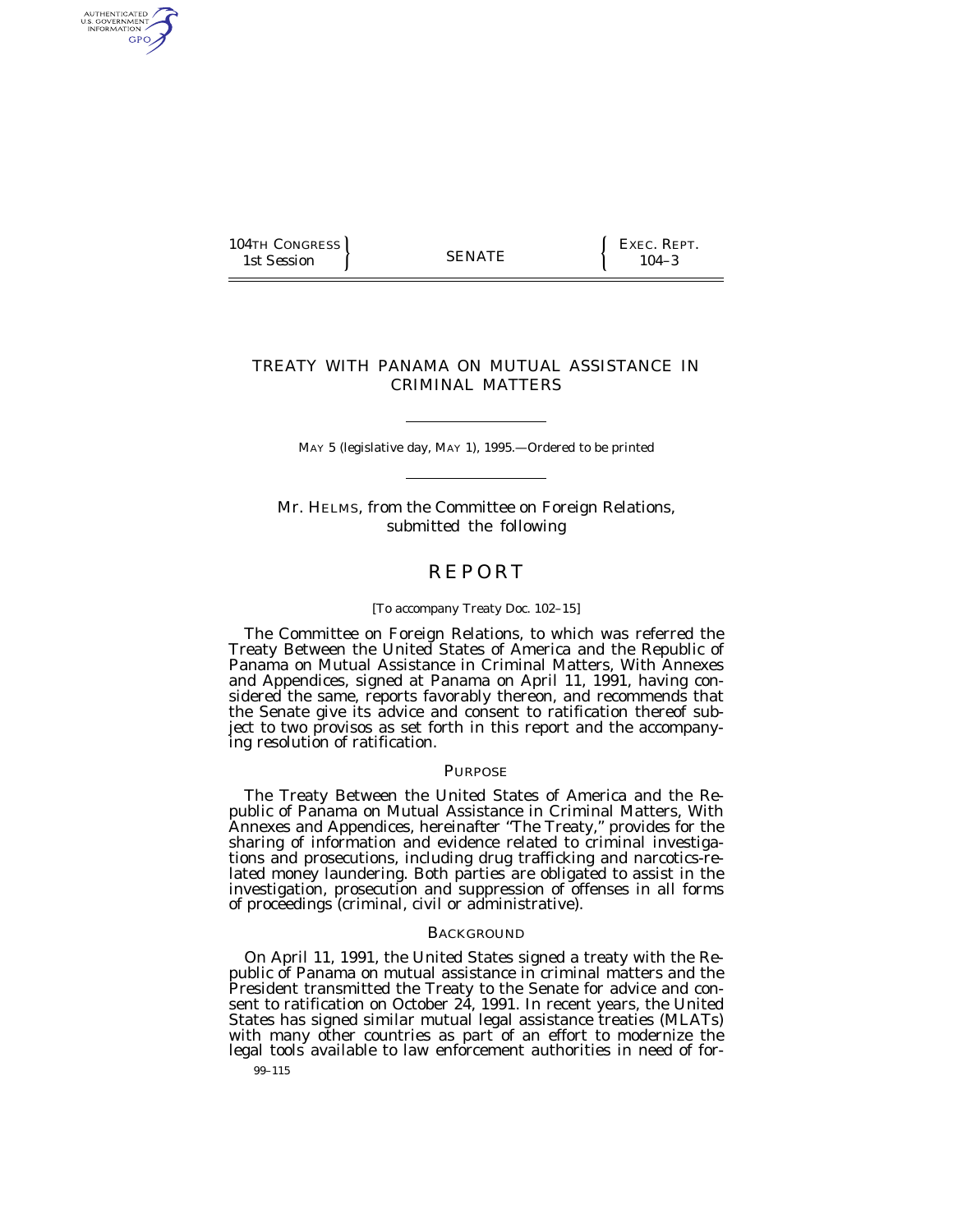eign evidence for use in criminal cases. There are twelve mutual legal assistance treaties currently in force in the U.S.

Negotiation of the Treaty spanned several years and talks were renewed almost immediately after the restoration of a democratic government to Panama and the entry into office of the elected government of Guillermo Endara in December, 1989. Early drafts of the Treaty were vigorously opposed by the banking and legal communities in Panama, apparently because they feared it would neutralize the benefits of the bank confidentiality laws which have enabled Panama to attract money in competition with other offshore financial centers in the region, such as the Bahamas and the Cayman Islands.

In late March, 1991, the United States and Panama agreed to renew negotiations on a treaty using a draft text essentially identical to the mutual legal assistance treaty which the United States signed with the Bahamas in 1989. An ''understanding'' was prepared to accompany the draft Treaty and clarify its terms. The negotiations were successfully concluded, and as a result, the mutual assistance Treaty, with the ''understanding'' included as an annex, was signed April 11, 1991. The Legislative Assembly of Panama approved the mutual assistance treaty on July 15, 1991, at a special session convened by President Endara exclusively for that purpose. President Endara signed the law ratifying the Treaty on July 22, 1991, and it was published July 25, 1991 in the ''Official Gazette.''

### MAJOR PROVISIONS

MLATs generally impose reciprocal obligations on parties to cooperate both in the investigation and the prosecution of crime. MLATs are increasingly extending beyond their role as vehicle for gathering information to include ways of denying criminals the fruits and instrumentalities" of their crimes. This includes such things as money or other valuables either used in the crime or purchased or obtained as a result of the offense. Below are key provisions of this Treaty.

*Article 1* sets out the obligations of the Parties to mutually assist in the investigation, prosecution, and suppression of covered offenses and in related proceedings. This article makes clear that all requests are to be executed in accordance with the laws of the Requested State.

*Article 3* permits a Requested State to deny assistance if: (1) the request relates to a political offense, (2) execution of the request would prejudice the security or essential interests of the Requested State, (3) the evidence relates to a trial of a person for an offense for which the person has previously been acquitted, convicted, or otherwise put in jeopardy, (4) there are substantial grounds to believe that the request would facilitate prosecution on account of race, religion, nationality, or political opinion, or (5) there is a lack of sufficient evidence that a crime has been committed and that the information sought relates to the offense.

*Article 8* prohibits a requesting State from using evidence or information provided under the Treaty, or any information derived from information or evidence provided under the Treaty, for pur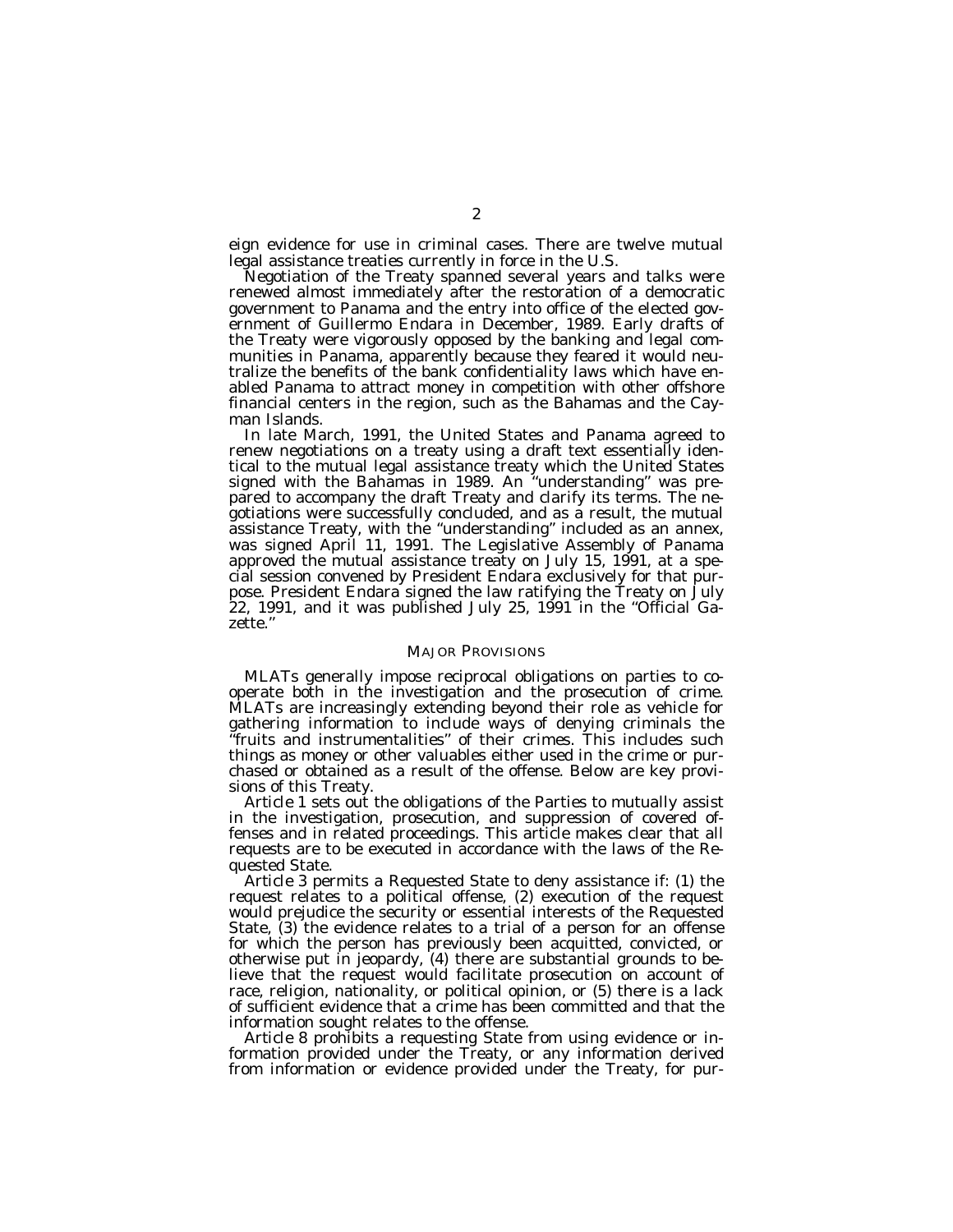poses other than those stated in the request unless the Requested State consents.

*Article 9* permits a State to compel a person in the Requested State to testify and produce documents there. Such persons are compelled to provide testimony or evidence over objections that the testimony would be improper under the law of the Requesting State. Such objections are to be noted for later resolution of authorities in the Requesting State.

*Article 11* does not permit the compelled appearance of a person in a Requesting State for testimony regardless of whether the person is in custody or out of custody. A witness may be invited to appear and the Requested State is to inform the Requesting State promptly of the invited witness' response.

*Article 14* sets out forfeiture assistance provisions. This MLAT goes beyond merely requiring a State to inform the other party to the Treaty when proceeds of criminal offenses are believed to be there, but does limit notification obligations to fruits and instrumentalities of ''serious offenses such as drug trafficking.''

*Article 16* provides for assistance in locating a person described in a request, requiring each party make its best efforts. The Treaty limits assistance to locating persons who are needed in connection with the investigation, suppression, or prosecution of a covered offense.

# COMMITTEE COMMENTS

The Committee on Foreign Relations recommends Senate advice and consent to ratification of the Treaty with Panama on Mutual Assistance in Criminal Matters. If ratified, the Treaty will be an effective legal tool to assist both Governments in the prosecution of a wide variety of modern criminals, including members of drug cartels, ''white collar criminals,'' and terrorists. However, the Committee supports a proviso, as provided in all other MLATs with Latin American countries, that makes clear that the United States must deny any request for assistance by the Panamanian Government when a senior government official with access to the information provided under the Treaty is engaged in or facilitates the production or distribution of illegal drugs. To permit a request for assistance under such circumstances would undermine the purpose and effectiveness of the Treaty. The resolution of ratification also contains a proviso that states that the Treaty does not require or authorize legislation or action prohibited by the United States Constitution.

The Treaty covers a broad range of offenses, except pure cases of tax evasion. Narcotics-related money laundered or tax cases involving unreported income acquired through drug trafficking are considered offenses under the Treaty. The Parties agree to mutual assistance in the investigation, prosecution and suppression of specified offenses and in all related proceedings. The Treaty provides for various forms of assistance, including the provision of documents, records and evidence; the execution of requests for search and seizure; the immobilization of forfeitable assets; and the obtaining of witness testimony. The Treaty does not provide for assistance in response to requests from private or other third parties.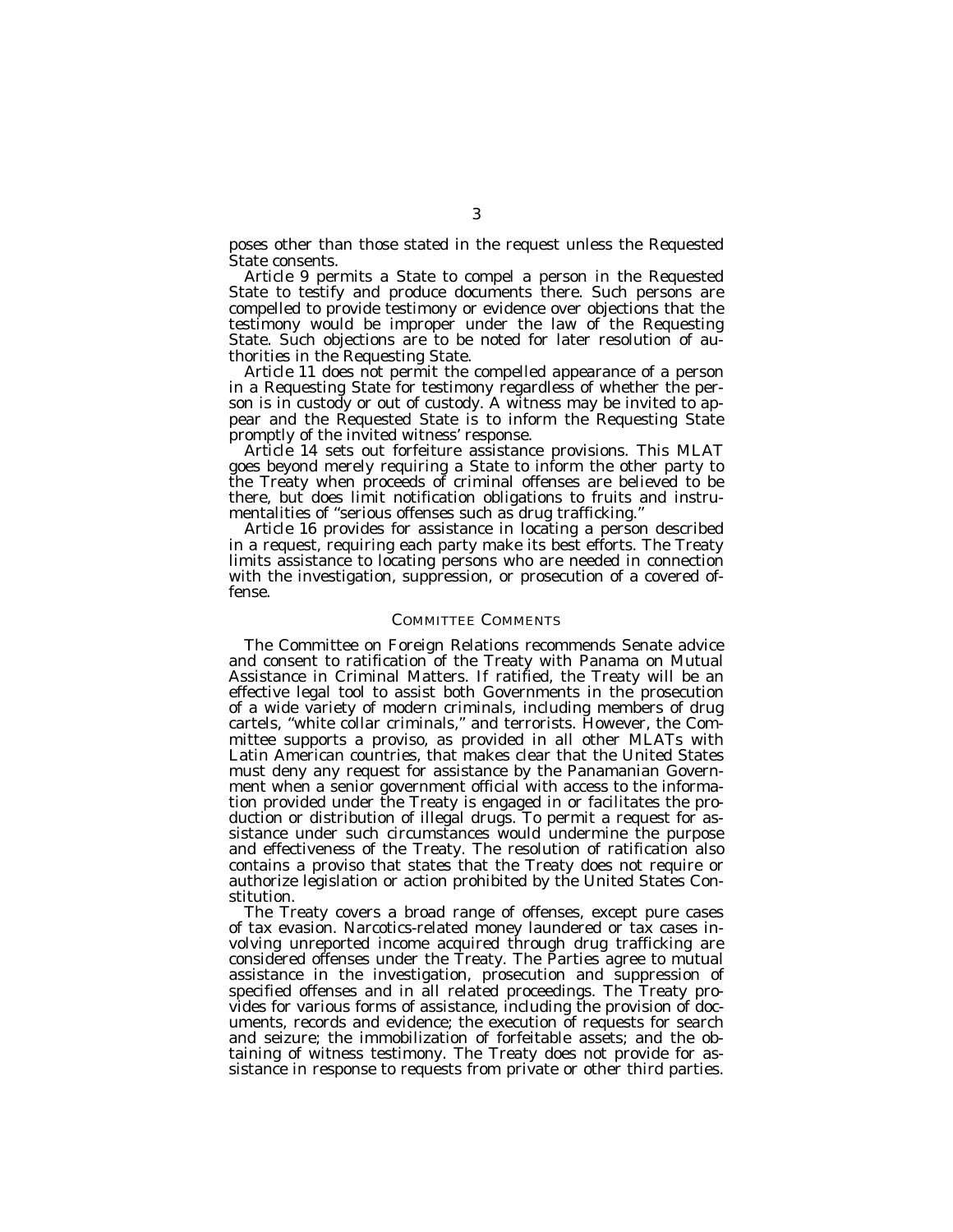The use of MLATs as a means of international legal assistance is propelled by an explosion of transnational crime, particularly illegal drug trafficking. Crime, in part conducted abroad and culminating in the United States, as well as certain types of acts, such as terrorism, committed wholly abroad against U.S. interests and nationals, has given rise to a need for expanded U.S. criminal jurisdiction. The Committee notes that as law enforcement increasingly is focused on activities and assets abroad, the limitations of traditional methods of obtaining evidence, such as letters rogatory, and other assistance in foreign countries are more apparent.

The Committee supports ratification of the Treaty as a positive step to bring to justice criminals that act transnationally to harm U.S. interests and nationals. Panama is a major transhipment point for cocaine destined for the United States and Europe. Panama continues to be a haven for narcotics related money laundering because of its numerous banks and trading companies, dollarbased economy, and traditional laissez-faire attitude toward the movement of money. The Government of Panama has taken strides to combat crime in these areas, criminalizing drug-related money laundering, mandating reporting of suspicious transaction reporting, and extending cash transaction reporting obligations to non-financial institutions. This Treaty will be an important step in further soliciting the strengthening Panamanian cooperation in combatting narco-trafficking and money laundering. The Committee therefore recommends that the Senate grant early advice and consent to ratification.

# COMMITTEE ACTION

The Committee on Foreign Relations held three public hearings to consider ratification of the Treaty. On May 6, 1992, in a hearing before the Subcommittee on Terrorism, Narcotics and International Operations, testimony was received from R. Grant Smith, Principal Deputy Assistant Secretary, Bureau of International Narcotics Matters at the Department of State, and David Kriskovich, Director of the International Criminal Investigative and Training Assistance Program at the Department of Justice. On April 20 and 21, 1994, the Subcommittee heard testimony during two days of hearings in tandem with testimony regarding recent developments in transnational crime affecting U.S. law enforcement and foreign pol-

icy.<br>The Committee considered the Convention at its business meeting on May 2, 1995, and voted by voice vote with a quorum present to report it favorably to the Senate for its advice and consent.

#### ARTICLE-BY-ARTICLE ANALYSIS

### ARTICLE 1—OBLIGATION TO ASSIST

The first article of the Treaty provides for assistance in all matters involving the investigation, prosecution, and suppression of offenses and in proceedings connected therewith. The term "offenses" is defined in Article 2 of the Treaty, and further defined in the Annex. That definition must be kept in mind in reading this paragraph. The Treaty could be invoked in matters where no criminal prosecution or investigation is pending, such as a civil forfeiture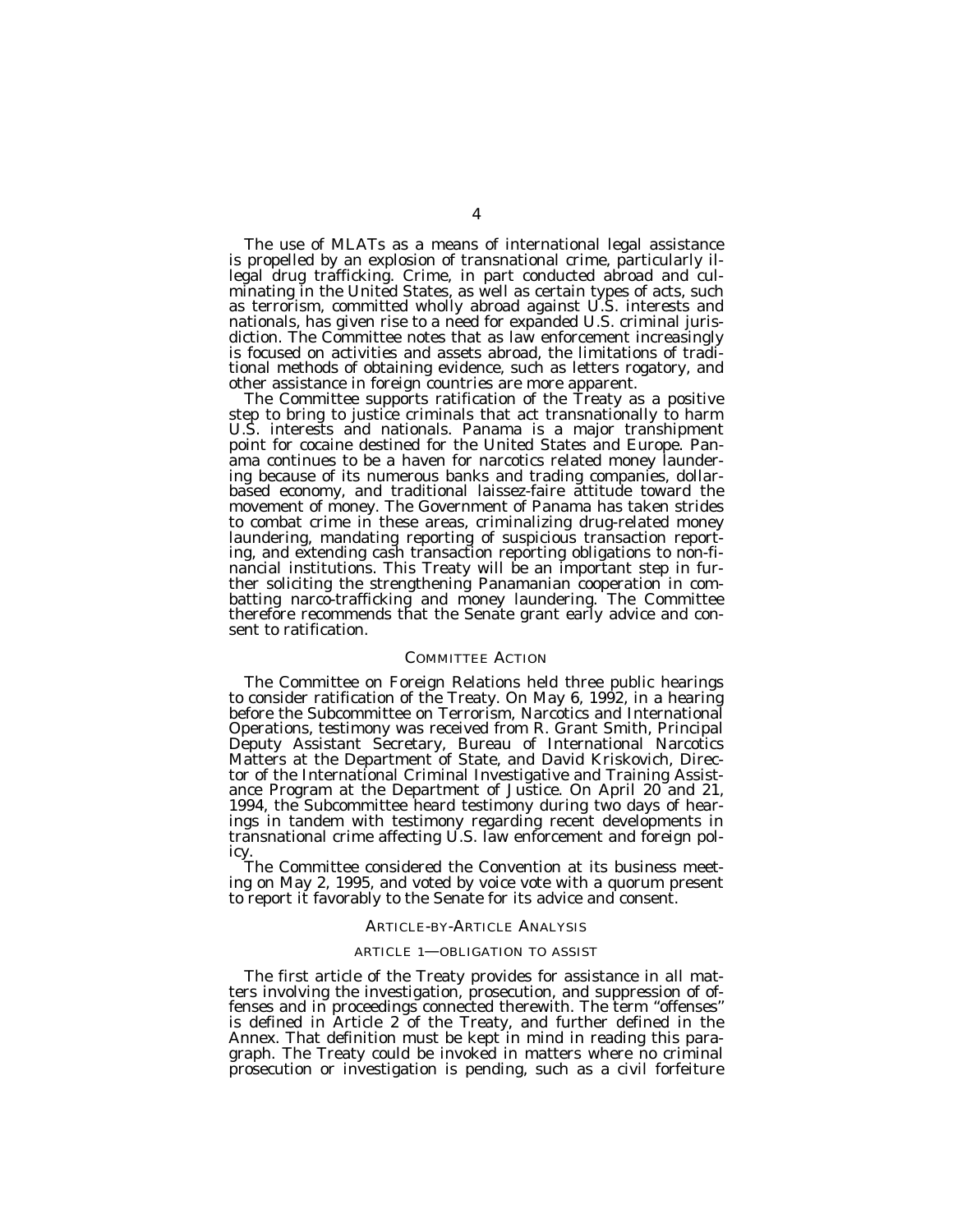proceeding involving assets acquired through a criminal offense covered by the treaty.

The second paragraph of the article lists the major types of assistance specifically considered by the negotiators of the treaty. Each of the items listed in the second paragraph is the subject of an article later in the treaty which describes in detail the procedure and conditions for that kind of assistance. Thus, the second paragraph serves as something of a ''table of contents'' to much of the remainder of the treaty. This list of types of assistance, however, is not intended to be exhaustive, as indicated by the word ''include'' in the first clause, and by subsection 2(i), which permits assistance for any other matter mutually agreed upon by the Contracting Parties.

The third paragraph provides that the Treaty is solely a statement of the rights and obligations between the Government of the United States and the Government of the Republic of Panama, and that the treaty is not intended to be utilized by individuals or nongovernmental entities in either State. Thus, private parties may not invoke the treaty in order to obtain evidence from the other country. Both negotiating delegations agreed that the purpose of this treaty is to enhance the effectiveness of criminal law enforcement authorities, not to provide alternative methods of evidence gathering for others, such as criminal codefendants or litigants in civil matters. In this regard, it is anticipated that any efforts by civil litigants to obtain evidence from Panama for use in civil cases will continue to be made by letters rogatory.<sup>1</sup> The phrase "or third parties'' was included in the second sentence because the Panamanian delegation wanted the treaty to show clearly that it is not a vehicle by which states who are not parties to it can obtain access to evidence from one or the other of the Contracting States. Thus, the United States could not ask Panama under the treaty to provide evidence for use by a third country.

The fourth paragraph provides that all requests shall be executed ''in accordance with and subject to the limitations of the laws of the Requested State''. The delegations made it clear that the primary purpose of this provision is to recognize the Constitutional limitations of the Contracting States. The Panamanian authorities stated that the treaty is subject to all the limitations of Panamanian domestic law, but there is nothing in the treaty which is in direct conflict with Panamanian law.

Panama currently has no law specifically addressing the execution of requests under a treaty of this kind. However, Panamanian officials stated that the treaty will become Panamanian law, with full force and effect, immediately upon its entry into force, and that no implementing legislation is needed or anticipated, because the treaty contains all the authority needed to give it immediate effect. This is reflected in paragraph 3 of the Annex to the treaty, which states:

This treaty provides the necessary legal authority to carry out and fully implement all of its provisions to their fullest scope (to the extent this legal authority does not al-

<sup>&</sup>lt;sup>1</sup> See Article 18(1), which specifically provides that the treaty does not affect or disturb other methods of international assistance.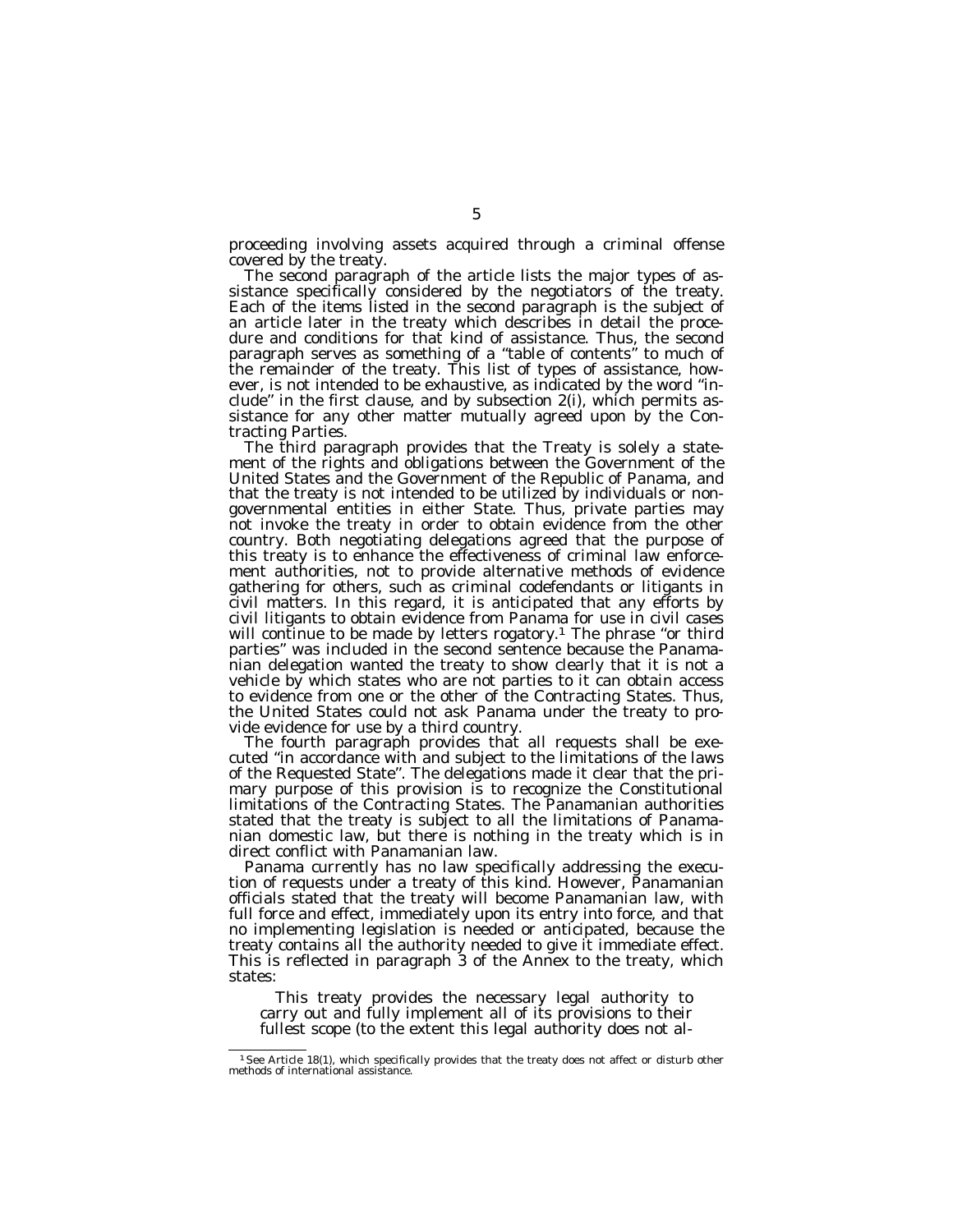ready exist) for all competent authorities within the Governments of the respective Contracting States; provided however, that as indicated in Article 1(4) nothing herein is intended to affect the constitutional provisions of either State.

No implementing legislation is needed or anticipated for the United States.

#### ARTICLE 2—DEFINITIONS

Article 2 defines the term "offenses" as used in the treaty. The definition of this term clarifies the scope of the obligation to assist, and hence of the treaty itself.

The first paragraph of Article 2 states that "offenses" includes all conduct punishable as a crime under the laws of both the Requesting and Requested States. Extradition treaties frequently condition the surrender of fugitive criminals on a showing of ''double criminality,'' and this paragraph is to be interpreted by both Parties in much the same manner as an extradition treaty provision. In extradition cases, ''double criminality'' can exist even when the countries call the crime by different names, or place the crime in different categories, or penalize it by different punishments. The double criminality rule ''does not require that the name by which the crime is described in the two countries shall be the same, nor that the scope of liability shall be coextensive, or in other respects the same  $\therefore$  ."<sup>2</sup> The test is whether the conduct which is believed to have been committed in the requesting state would constitute some criminal offense if committed in the requested state.3 Thus, the double criminality test, properly applied, would permit assistance in many United States offenses which appear not to have exact statutory counterparts in Panama.4 The Parties will give a liberal interpretation to Article 2(1)(a) in order to aid one another in as

many cases as possible.<br>One common problem in this area was specifically discussed dur-<br>ing the negotiations with the Bahamas, and the language used in the U.S.-Bahamas Treaty to address it is also used in the treaty with Panama. Certain United States federal offenses are described in statutes which call for proof of certain elements (such as use of the mails or interference with interstate commerce) to establish jurisdiction in the federal counts. Foreign judges generally have no similar requirement in their own criminal law (since few countries have the kind of federal system we do), and on occasion have denied extradition of fugitives on this basis. This problem should not

<sup>&</sup>lt;sup>2</sup> Collins v. Loisel, 259 US 309, 312 (1922); Brauch v. Raiche, 618 F.2d 843 (1st Cir. 1980).<br>See also In Re Suarez-Mason, 694 F. Supp. 676 (N.D. Cal. 1988); United States v. Carlos Lehder-

Rivas, 668 F. Supp. 1523 (M.D. Fla. 1987).<br><sup>- 3</sup> United States v. McCaffery [1984] 2 All E.R. 570; *Req. v. Governor of Pentonville Prison, ex*<br>Parte Budlong and another [1980] 1 All E.R. 701; *Shapira* v. Ferrandina, 478

<sup>1973).&</sup>lt;br>" For example, "racketeering" in violation of Title 18, United States Code, Section 1962, is a<br>crime which does not have a precise counterpart in Panamanian statutory law. However, rack-<br>eteering charges always invo acts" of criminal behavior. Panamanian authorities asked to assist us under the treaty in a rack-<br>eteering case will be expected to look to the predicate acts allegedly committed by the offender<br>and, if those acts would be fied. Similarly, United States laws on insider trading have no exact counterpart in Panama's laws, but the United States was assured that treaty assistance would be granted if the conduct of the offender would be treated as fraud in Panama.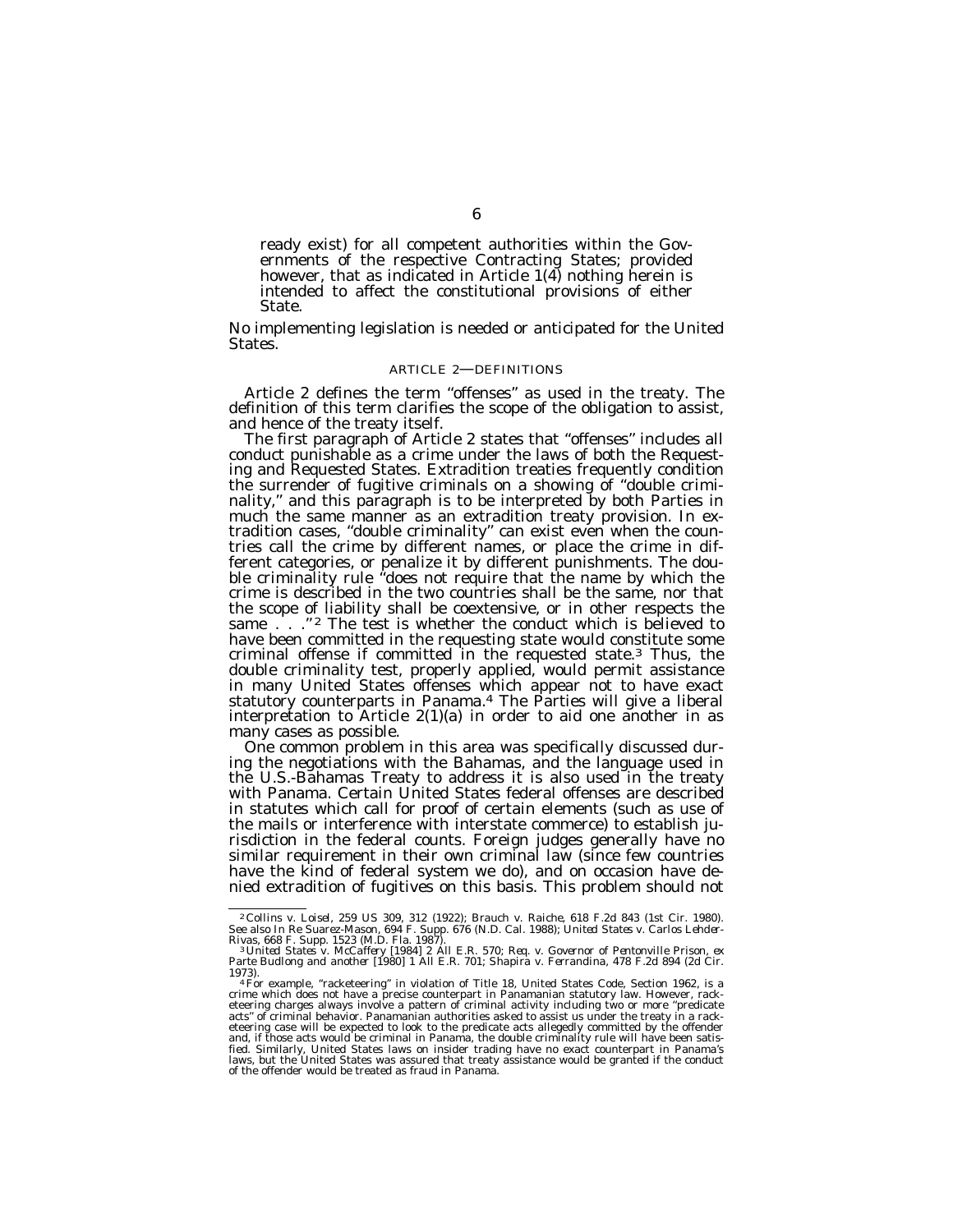occur under Article 2(1)(a) of this treaty, since it is understood that the Requested State will disregard elements of an offense required solely for the purpose of establishing federal jurisdiction<sup>5</sup> and will not be misled by mere differences in the terminology used in defining the offense under the laws of each country.

Representatives of the United States and Panama discussed Article  $2(1)(a)$  of the treaty in some detail, and it appears that most major criminal prosecutions in the United States except pure tax cases would qualify for assistance under the double criminality test, properly applied.

However, Panamanian and United States laws do differ significantly in some respects, and for this reason strict adherence to the double criminality rule alone might render assistance unavailable to the Requesting State in some areas in which no public policy in the Requested State would call for such a restriction. Therefore; in order to accommodate each country's investigative and prosecutive needs, the treaty permits assistance to be granted in five specific areas without regard to double criminality. For crimes which fall within these categories, it is enough that the conduct under investigation ''arises from, relates to, results from, or otherwise involves'' a crime punishable by more than one year's imprisonment in the Requesting State.

The phrase "arises from, relates to, results from, or otherwise in-<br>volves" is intentionally broad. It includes crimes such as attemptis intentionally broad. It includes crimes such as attempting or conspiring to commit an offense on the list as well as actually committing such an offense; it also includes racketeering charges which rely upon a listed offense as a predicate offense, or tax crimes involving funds acquired through the commission of a listed offense, if the conditions of Article 2(2) are met.

Article 2(1)(b) lists five kinds of crimes for which double criminality is unnecessary:

1. *Crimes relating to illegal narcotics trafficking*. Panama has extensive anti-drug trafficking legislation, and it appears that most significant criminal narcotics investigations or prosecutions in the United States would fall comfortably within Article 2(1)(a). However, due to the importance of the treaty in reinforcing bilateral anti-narcotics efforts, this provision insures that double criminality will not be a barrier to cooperation. In the annex which accompanies the treaty, the parties state that, ''The traffic in drugs is a serious problem to both countries, and it is intended that this treaty will be a valuable tool to enhance investigations aimed at halting these offenses. Both the United States and Panama are parties to the Single Convention on Narcotic Drugs, 1961 as amended by the 1972 Protocol, which obliges the signatories to provide assistance to each other in narcotics investigations. The obligation undertaken here is consistent with that set out in these multilateral conventions, since neither the Single Convention nor the Amending Protocol conditions the obligation to provide assistance on double criminality.''

2. *Theft;*

<sup>5</sup>See *United States* v. *Herbage,* 850 F.2d 1463 (11th Cir. 1988); *United States* v. *McCaffery,* supra note 4.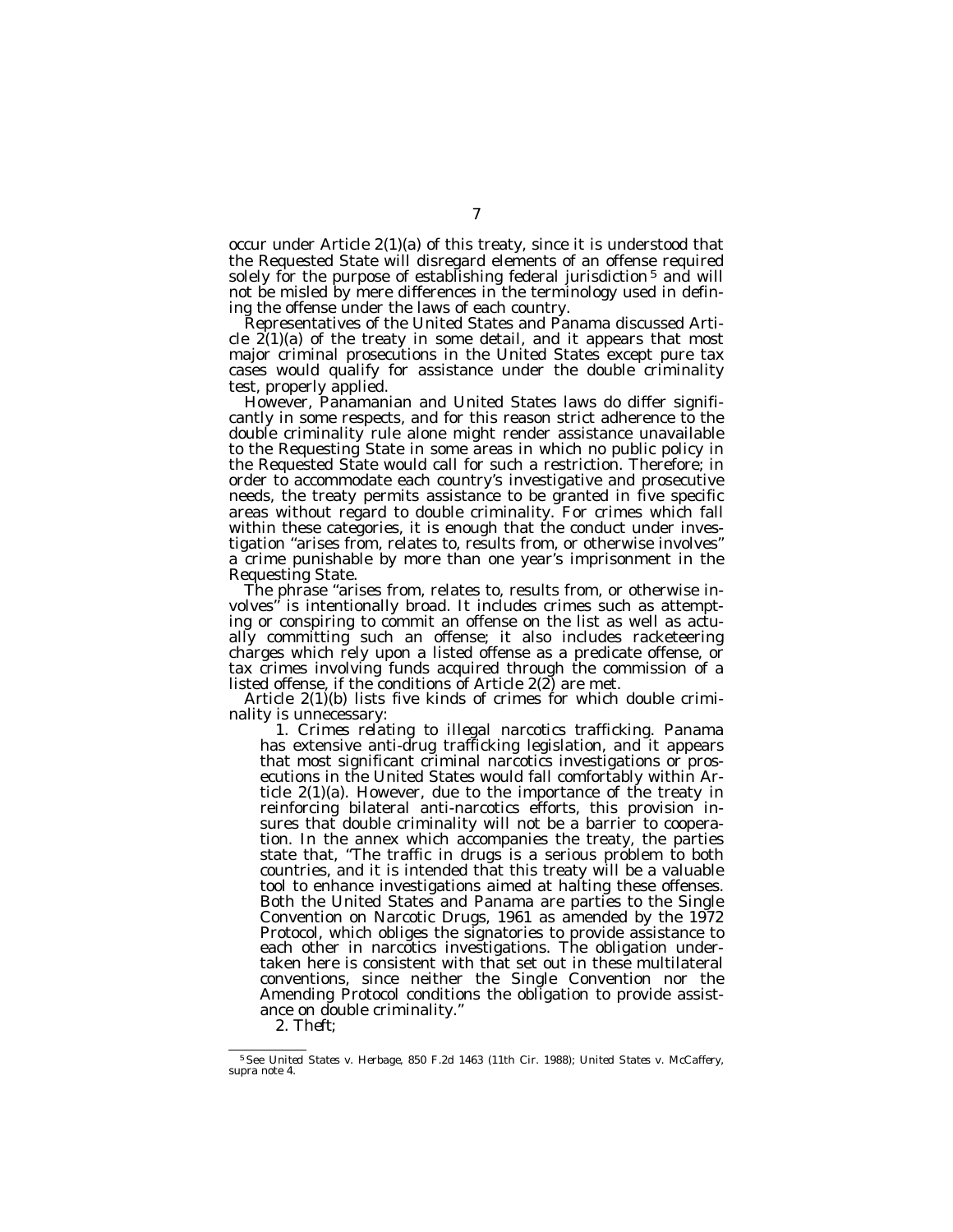3. *A crime of violence.* In the annex which accompanies the treaty, the Parties state that this language was intended to cover ''Crimes of violence, such as bank robbery, extortion, or terrorism-related crimes,'' like the similar language in the

U.S.-Bahamas Treaty;<br>4. Fraud or the use of fraud, including the obtaining of 4. *Fraud or the use of fraud, including the obtaining of money or property by false pretenses, representations, or promises and including the commission of embezzlement, and all conduct which has the effect of defrauding the government or its citizens or the ability to conduct their affairs free from fraud, false statements and deceit.* The annex explains: ''This subparagraph would include mail or wire fraud, most securities laws violations involving fraud or fraudulently obtained profits . . .'' However, the annex also makes it clear that ''the subparagraph would not include tax evasion cases not related to other offenses covered by this Treaty . . ." The treaty with the Bahamas requires assistance in investigations or prosecutions involving the operators of large scale tax shelter frauds, $6$ but it is not clear from the negotiations with Panama whether the treaty with Panama requires similar assistance, and it is anticipated that such requests will be assessed on a case by

case basis;<br>5. *Violations of a law of one of the contracting states relating* 5. *Violations of a law of one of the contracting states relating to currency or other financial transactions as an integral element contributing to the commission of any offense within the meaning of the foregoing provisions of this paragraph.* Since the fight against money laundering is a major United States law enforcement priority, it was important that the treaty provide for assistance in money laundering investigations. The annex states: "This subparagraph should cover most violations of Title 31, United States Code, and is focussed on crimes involving money laundering or other violations of the currency or financial transaction reporting laws which contribute to drug trafficking or other offenses.'' It is important to note that money laundering is treated as a crime for which double criminality is not necessary, because at present Panamanian law only covers the laundering of drug proceeds,<sup>7</sup> while United States money laundering legislation is much more extensive. The Panamanian authorities assured the United States that this clause permits Panama to provide assistance in United States investigations of the laundering of money derived from any crime covered by the Treaty, even in circumstances in which there would be no money laundering prosecution possible under current Panamanian law. However, the United States request must show that the money allegedly laundered was obtained from an offense covered by the Treaty, either under Article 2(1)(a)'s ''double criminality'' or Article 2(1)(b)'s

 $\,^6$  These, or course, are the cases in which gullible victims are persuaded by fraud artists to pay money for "investments" which are advertised as having been structured to result in the victims' avoiding or substanti he paid.<br><sup>7</sup>Law 23 of December 30, 1986.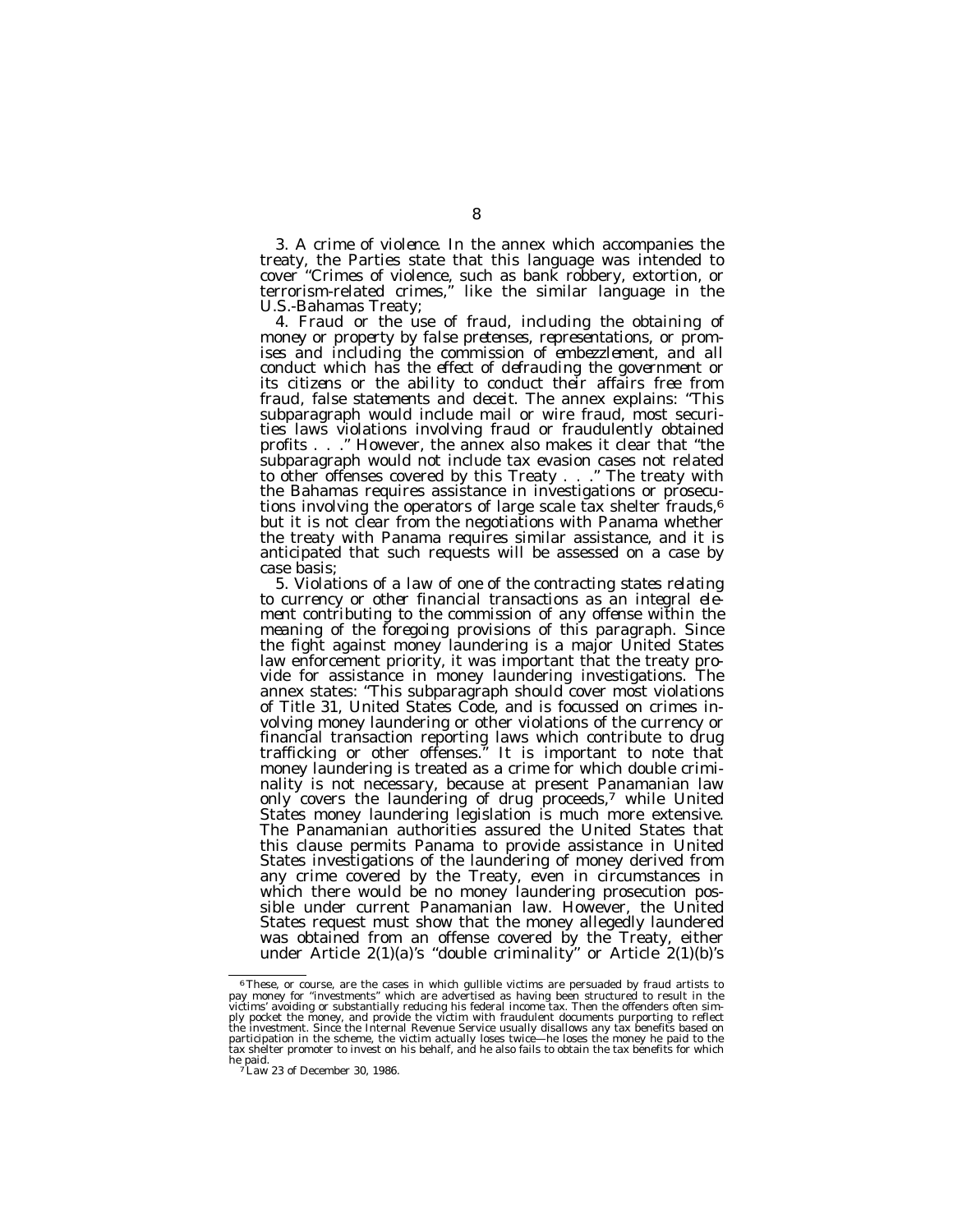exceptions to double criminality.8 An investigation into the laundering of money acquired through a tax offense unrelated to any other crime would fall within the exclusion in Article 2 (2).

Article 2(2), like Article 3(1) of the U.S.-Cayman Treaty and Article 2(2) of the U.S.-Bahamas Treaty, permits denial of assistance when the matter is one which relates directly or indirectly to the regulation of taxes, including the imposition, calculation, and collection of taxes. The annex states: ''The subparagraph specifically notes that exceptions to this restriction exist where the monies involved in the tax matter were derived from any activity covered by Article 2(1)(a) or 2(1)(b). For example, a criminal tax prosecution in the United States involving unreported income acquired through illegal drug trafficking could qualify as an offense for which assistance could be provided under the Treaty.''

Article 2(3) defines the kinds of proceedings in aid of which treaty requests can be made.

Article 2(3)'s first subparagraph states that criminal trials in either country, or pretrial motions in connection with such trials, may be the basis for request for assistance.

The second subparagraph states that United States grant jury proceedings can be the basis of requests. The corresponding legal process in Panama is called a preliminary investigation, and the subparagraph specifies that these too can be the basis of treaty requests.

Article 2(3)(c) states that the Treaty will be available in judicial or administrative hearings involving the forfeiture of the fruits or instrumentalities of drug trafficking. This is fully consistent with the provisions of Article 14 of the treaty, which is discussed in more detail below.

Under United States law, there are some civil or administrative proceedings which could impose sanctions on an offender in connection with a criminal matter in the United States. For instance, the Securities and Exchange Commission can order a securities trader to disgorge unlawfully obtained profits, or surrender stock obtained in violation of the law; the Commodities Futures Trading Commission can bar a trader from the United States commodities market; and any United States court can order restitution to the victims of an offense. The United States believes that the imposition of sanctions of this kind sometimes can be as important in deterring unlawful activities as criminal prosecution. Therefore, Articles  $2(2)(d)$ and 2(2)(e) permit the Central Authority, in his discretion, to apply the treaty to a request involving proceedings of this kind.

Both delegations agreed that the provisions of Article 2 generally do not authorize assistance to investigations in either Contracting State which are not being pursued by prosecutorial authorities. This is consistent with all other United States mutual legal assistance treaties, and reflects the fact that the courts in the United

<sup>8</sup>The Panamanian delegation stated that it is not necessary that the money launderer actually knew that the money was the fruit of a crime covered by the treaty so long as the money is in fact the result of such a crime.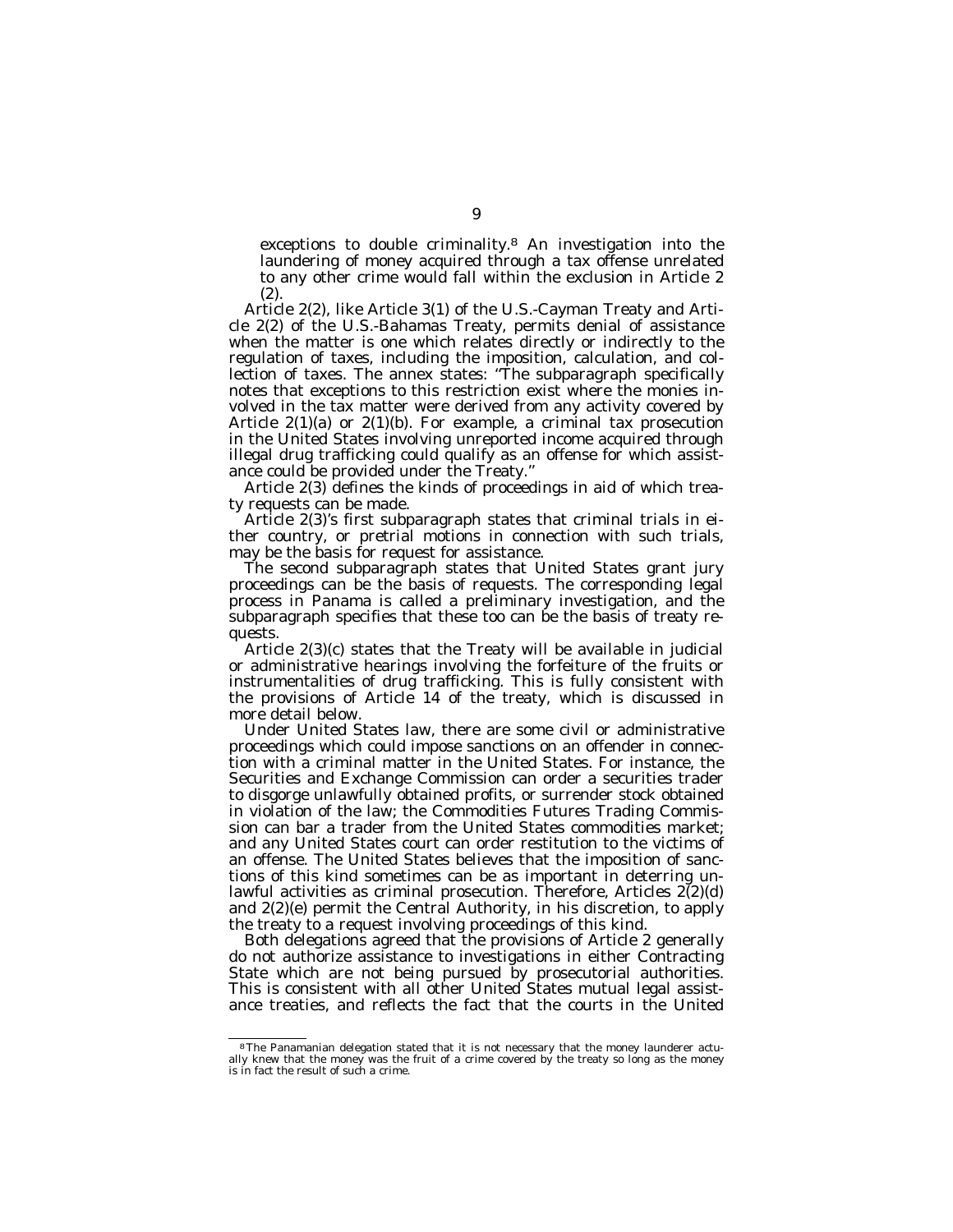States have ruled that United States law does not permit such assistance.<sup>9</sup>

# ARTICLE 3—LIMITATIONS ON COMPLIANCE

Article 3(1) specifies classes of cases in which assistance may be refused under the Treaty.

Article 3(1)(a), like the similar provision in other treaties of this kind, permits assistance to be refused if the assistance would prejudice the security or ''essential public interests'' of the Requested State. The United States intends to apply this provision sparingly, and views ''essential public interests'' as those ancillary to national security. The Panamanian delegation agreed, but did point out that in exceptional cases the phrase could include essential interests unrelated to national military or political security. It is clearly understood that ''public interest'' will not be interpreted in a manner to convert the treaty's mandatory provisions into discretionary ones, and that the need to nurture bank confidentiality, standing alone, will not be cited as the kind of "essential public interest" authorizing a denial of assistance.

This provision would be invoked if the execution of a request would violate essential United States interests related to the fundamental purposes of the Treaty. One fundamental purpose of the Treaty is to enhance law enforcement cooperation, and attaining that purpose would be hampered if sensitive law enforcement information available under the Treaty were to fall into the wrong hands. Recent cases in various countries demonstrate that Government officials are not immune to the temptation posed by the enormous profits offered by criminal syndicates or drug traffickers. The United States Central Authority would invoke Article 3(1)(a) to decline to provide sensitive or confidential drug related information pursuant to a request under this Treaty whenever it determines, after appropriate consultation with law enforcement, intelligence, and foreign policy agencies, that a senior foreign government official who will have access to the information is engaged in or facilitates the production or distribution of illegal drugs and is using the request to the prejudice of a United States investigation or prosecution.10

Article 3(1)(b) permits the Central Authority of the Requested State to deny a request if it relates to a political offense. Similar restrictions are found in other mutual legal assistance treaties.

Article 3(1)(c), like Article 3(1)(c) of the U.S.-Bahamas Treaty, permits the Requested State to deny a request if the evidence requested is to be used to try a person in the Requesting State on a charge for which that person has already been acquitted or convicted in that State, or a charge for which the person was in jeop-

<sup>&</sup>lt;sup>9</sup> See In Re Letter of Request to Examine Witnesses From the Court of Queen's Bench of Manitoba, Canada, 59 F.R.D. 625 (N.D. Cal. 1973), aff'd 488 F.2d 511 (9th Cir. 1973).<br><sup>10</sup> This is consistent with the sense of the S

ratification of the mutual legal assistance treaties with Argentina, Uruguay, Spain, and Ja-<br>maica, on July 2, 1992, and with Mexico, Canada, Belgium, Thailand, the Bahamas, and the<br>United Kingdom Concerning the Cayman Isl also Mutual Legal Assistance Treaty Concerning the Cayman Islands: Report by the Comm. on Foreign Relations, 100th Cong., 2nd Sess. 67 (1988) (Testimony of Deputy Assistant Attorney General Mark M Richard).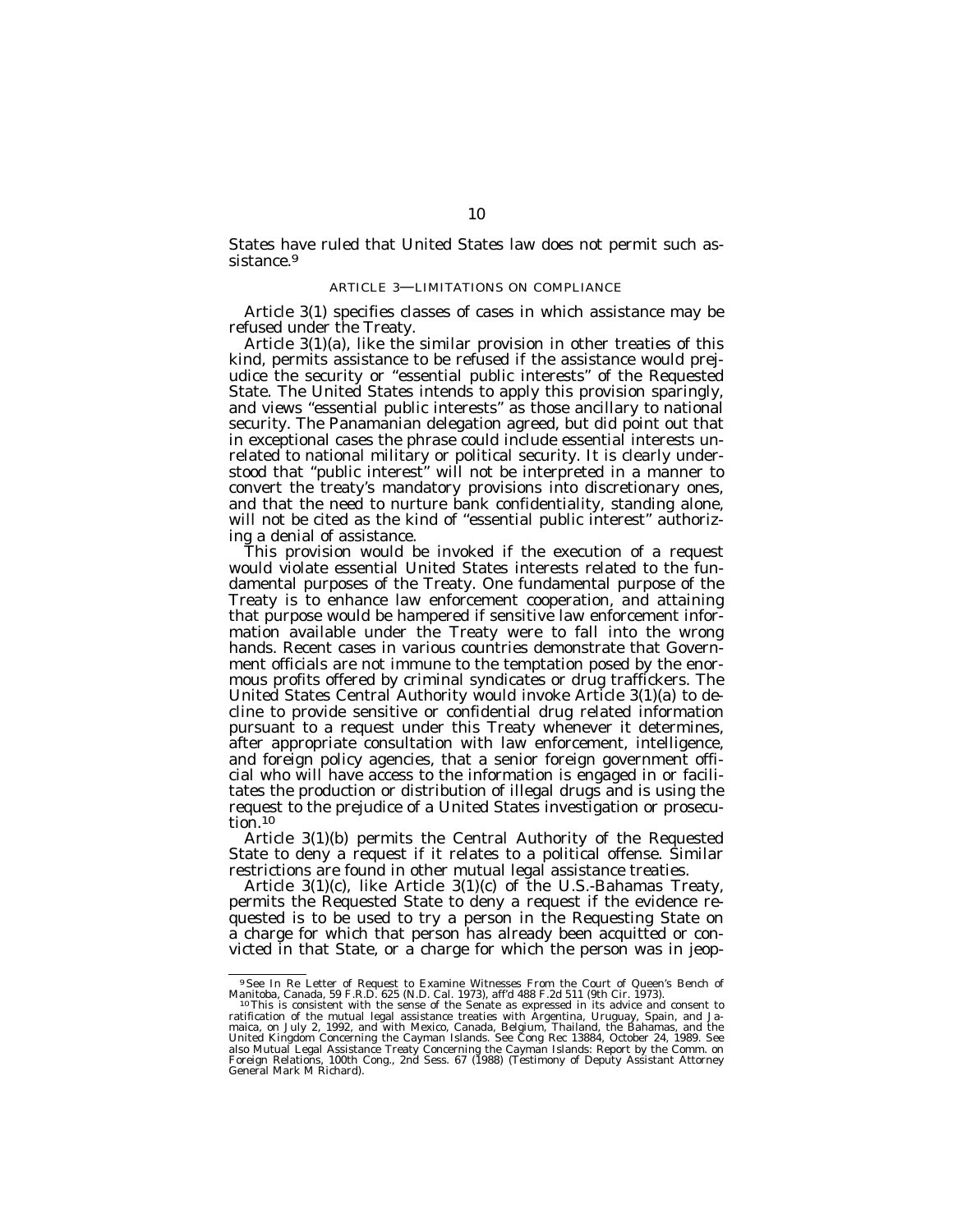ardy of being convicted, as jeopardy is defined in the law of the Re-

Article  $3(1)(d)$ , also inspired by the U.S.-Bahamas Treaty, permits a request to be denied if the Central Authority determines that there are substantial grounds for believing that granting the assistance would facilitate the prosecution or punishment of the person identified in the request on account of his race, religion, nationality, or political opinions. This provision was of special importance to Panama, because it has a multiracial society and because the free expression of political opinion was ruthlessly suppressed under General Manuel Noriega's dictatorship. The United States understands the term ''on account of'' to limit the application of this provision to cases in which the race, religion, or political opinion of the offender is the governing motive for the prosecution, as opposed to the desire to punish criminal offenses. Where a request to the United States Central Authority will ask the Department of State to assist in determining whether the request should be denied on this basis.

Article 3(1)(e) is based on Article 3(2)(c) of the U.S.-Cayman Treaty and Article 3(1)(e) of the U.S.-Bahamas Treaty, and permits the Central Authority of the Requested State to deny a request if it finds that the request fails to contain reasonable grounds to believe that a crime was committed, or that the information sought in the request is not relevant to that crime, or that the requested information is not in the territory of the Requested State. The phrase ''reasonable grounds to believe'' is not the equivalent of a prima facie case, and it certainly is not intended to require either State to prove the guilt of the suspects beyond a reasonable doubt. Since many requests will be made at the investigative stage, it is unreasonable to oblige the Requesting State to prove the case before the evidence has been assembled against the suspects. The phrase ''reasonable grounds to believe'' also does not equate to the 'probable cause" requirement in United States law for the issuance of a search or arrest warrant. Rather, the phrase was intended to require only that each State support each request with a precise, rational explanation for its belief that a crime covered by the Treaty has occurred or will occur. This will usually involve describing facts indicating the offense has occurred, and setting forth the justification for seeking the evidence. This provision thereby assures the Requested State that the request is not a "fishing expedition." It is anticipated that neither State will allow challenges to the credibility of statements in the request, nor demand that the Requesting State supply ''evidence'' or affidavits to support the request. Instead, the Central Authority of the Requested State has the discretion to reject a request if it is convinced that the information in the request (which is presumed to be true) fails to make out a case for producing the evidence.

Finally, Article  $3(1)(f)$  permits the Central Authority to deny assistance if the request does not conform to the Treaty. This would include requests which fail to contain all of the requisite information.

Article 3(2) is similar to Article 3(2) of the U.S.-Swiss Treaty, and permits the Requested State to impose appropriate conditions on its assistance in lieu of denying a request outright. For example,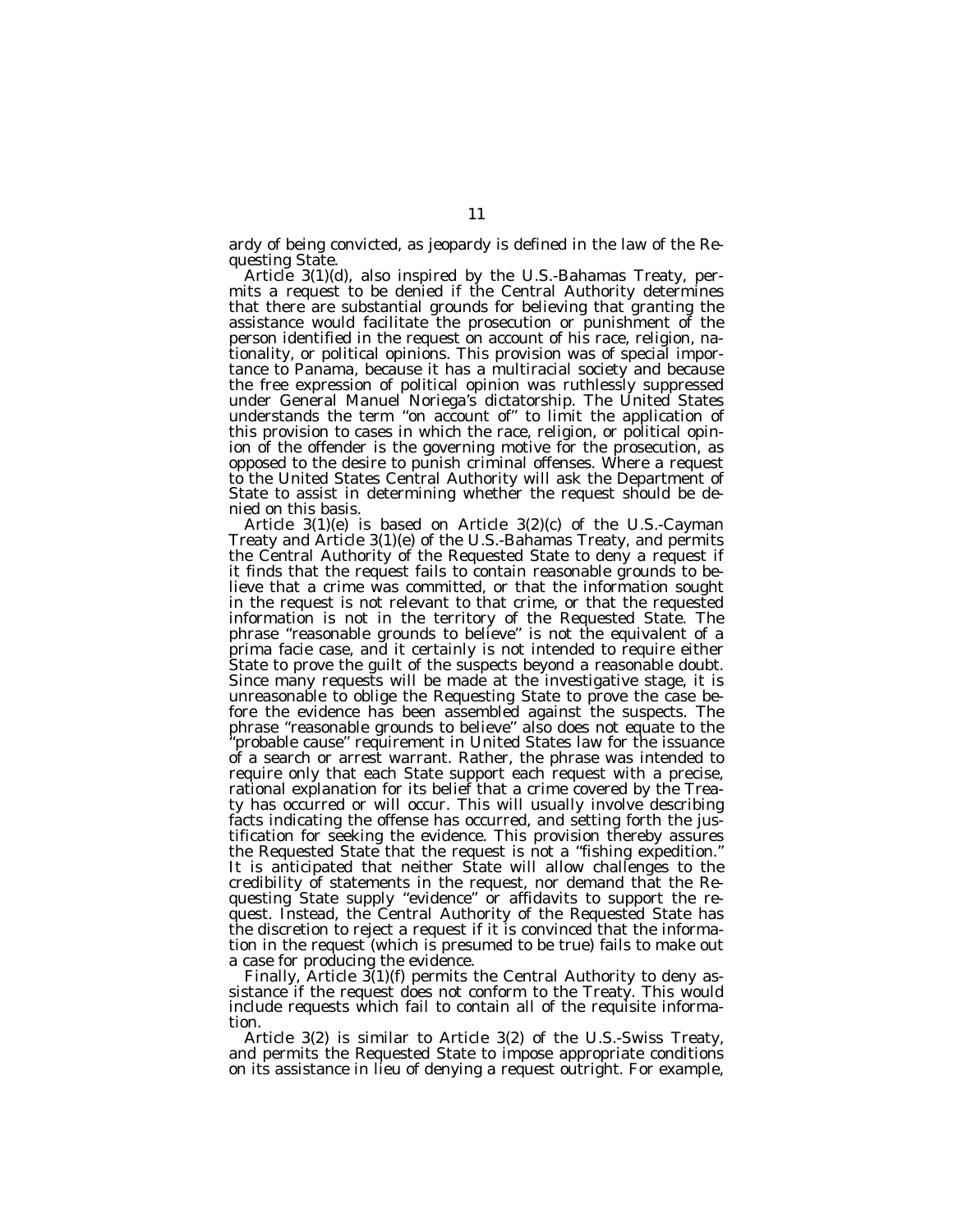either State might request information from the other which could be used either in a routine criminal prosecution or in a prosecution not covered by the Treaty. This paragraph would permit the Requested State to provide the information on the condition that it be used only in the routine criminal case. It is anticipated that the Requested State would notify the Requesting State of proposed conditions before actually delivering the evidence, thereby according the Requesting State an opportunity to indicate whether it is willing to accept the evidence subject to the conditions. If it does accept the evidence, it must respect the conditions specified by the Requesting State with respect to the evidence.

Article 3(3) states that a request for assistance need not be executed immediately where execution would interfere with an investigation or legal proceeding in progress in the Requested State. The Central Authority of the Requested State will determine when to apply this provision. The Central Authority of the Requested State may, in its discretion, take such preliminary action as it deems advisable to obtain or preserve evidence which might otherwise be lost before the conclusion of the investigation or legal proceeding taking place in that State. If this is done, the Requesting State should not be seriously disadvantaged by having to wait until the conclusion of the proceedings in the Requested State.

Article 3(4) effectively requires that the Central Authority of the Requested State promptly notify the Central Authority of the Requesting State of the reason for denying or postponing execution of the request. Thus, when a request is refused or only partly executed, the Requested State will provide some explanation for not providing all of the information or evidence sought. This will eliminate misunderstandings which can arise in the operation of the Treaty, and enable the Requesting State to better prepare its requests in the future.

#### ARTICLE 4—CENTRAL AUTHORITIES

Article 4 of the Treaty provides that each State shall designate a ''Central Authority.'' The United States Central Authority will make requests to Panama on behalf of federal agencies, state agencies, and local law enforcement authorities in the United States, and Panama's Central Authority will make all requests emanating from the authorities there. It is understood that some discretion will be exercised by the Central Authority of the Requesting State as to the form and content of requests, and as to the number and priority of requests. The Central Authority of the Requested State is responsible for receiving each request from the other, transmitting it to the appropriate federal or state agency, court, or other authority for execution, and ensuring that a timely response is made.

Article 4(2) provides that the Attorney General will be the Central Authority for the United States, as is the case under all United States mutual legal assistance treaties. The Attorney General has delegated his duties as Central Authority under mutual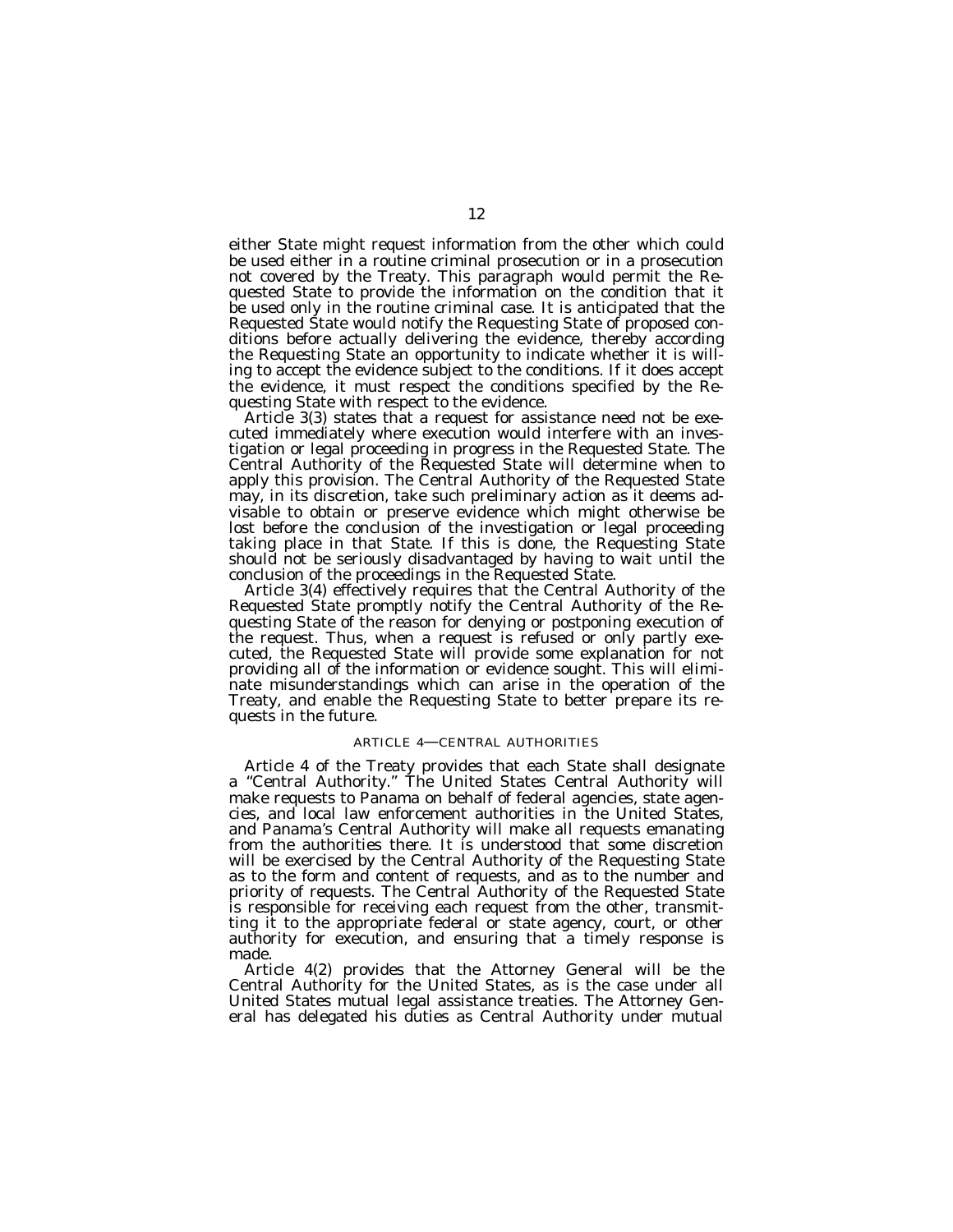assistance treaties to the Assistant Attorney General in charge of the Criminal Division under 28 C.F.R. § 0.64–1.11

Article 4(3) states that the Minister of Government and Justice of Panama will serve as the Central Authority for Panama. Panamanian authorities said that the Minister of Government and Justice will review requests from the United States under the treaty and forward them to the Panamanian Attorney General or other competent authority for prompt execution. The Panamanian authorities explained that in Panama the Attorney General is not a part of the executive branch of Government, and hence is not politically accountable to the President in the same way that the Minister of Government and Justice is accountable. For this reason, the Panamanian Government believes it is appropriate that it be the Minister of Government and Justice, not the Attorney General, who considers and exercises the discretionary bases for denial of requests outlined in Article 3. Once the request has passed this policy level review by the Minister of Government and Justice, it generally will be the function of the Attorney General to make the actual arrangements for execution of the request when compulsory process is necessary to carry out a request. In other instances, the Ministry envisions sending requests directly to the appropriate Panama Government office for execution (e.g., to the Public Registry for corporate records checks, or the Technical Judicial Police for criminal records checks).

# ARTICLE 5—CONTENTS OF REQUESTS FOR MUTUAL ASSISTANCE

This article is similar to Article 29 of the U.S.-Swiss Treaty, which, in turn, is based on Article 14 of the European Convention on Mutual Assistance in Criminal Matters.12

The first paragraph requires that requests be made in writing if compulsory process—judicial subpoenas, search warrants, or the like—are necessary for execution, or if the Requested State has indicated that a written request is necessary. In an emergency, an oral request could be made, but it must be confirmed in writing ''forthwith.''

Article 5(2) lists information which is deemed crucial to efficient operation of the agreement, and so must be included in each request. Article 5(3) outlines the kinds of information which should be provided ''to the extent necessary and possible.'' In keeping with the intention of the parties that requests be as simple and straightforward as possible, there is no requirement under the Treaty that a request be legalized or certified in any particular manner.

Because this article of the Treaty is based on Article 5 of the U.S.-Bahamas treaty, no specific mention is made of the language in which the requests are to be presented by the parties. However, the language issue was discussed by the negotiators, and it was mutually agreed by Panama and the United States that requests for assistance under the treaty will be submitted in the language

<sup>&</sup>lt;sup>11</sup>The Assistant Attorney General for the Criminal Division has in turn redelegated his authority to the Deputy Assistant Attorneys General and to Director of the Criminal Division's Office of International Affairs. Dire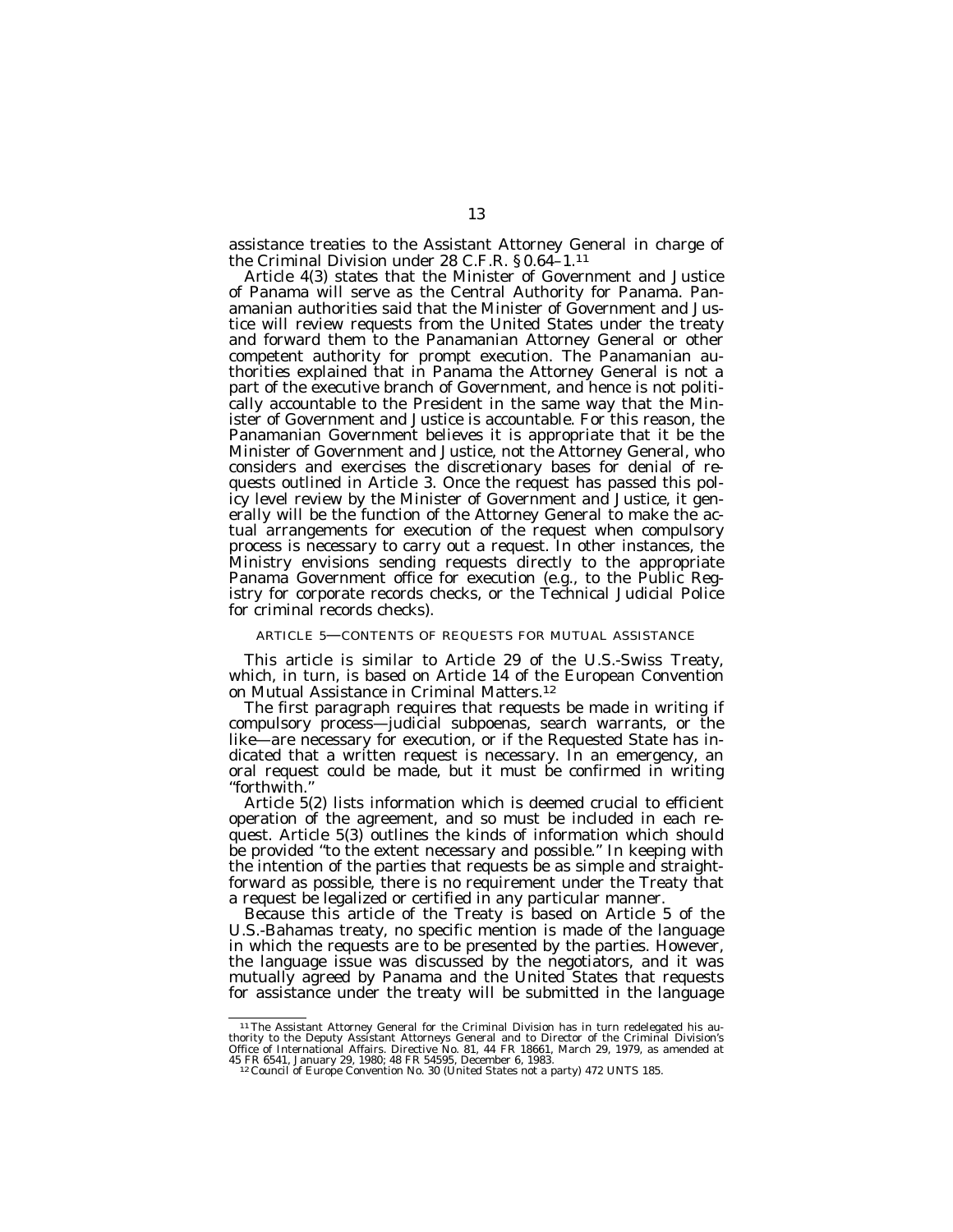of the Requested States unless, in exceptional circumstances, the parties agree otherwise.

# ARTICLE 6—EXECUTION OF THE REQUEST

The first paragraph of Article 6 requires each State to promptly undertake diligent efforts to execute a request. The Central Authority which receives a request will first review the request and immediately notify the Central Authority of the Requesting State if it is of the opinion that the request does not comply with the treaty's terms. If the request does satisfy the treaty's requirements and the assistance sought can be provided by the Central Authority itself, the request will be fulfilled without delay. If the request meets the treaty's requirements but execution requires action by some other agency in the Requested State, the Central Authority will see to it that the request is promptly transmitted to the correct agency for execution. Where the United States is the Requested State, it is anticipated that most requests will be transmitted to federal investigators, prosecutors, or judicial officials for execution. However, a request may be transmitted to state officials for execution if the Central Authority deems it proper to do so.

The first paragraph also authorizes and requires the federal, state, or local agency or authority selected by the Central Authority to use all legal means within its power to execute the request. The negotiators specifically discussed the fact that the Treaty—and this article in particular—provided all necessary legal authority (i.e., powers or affirmative authority to act) necessary for Panamanian officials to carry out obligations undertaken by the Panamanian Government in the Treaty. This understanding is addressed in

paragraph 3 of the Annex.<br>This provision was not intended to authorize the use of the grand jury in the United States for the collection of evidence pursuant to a request from Panama. Rather, it is anticipated that when a request from Panama requires compulsory process for execution, the Department of Justice would ask a federal court to issue the necessary process or court order under 28 U.S.C. § 1782 and this trea-

ty.<br>If execution of the request entails action by a judicial or adminis-<br>trative agency, the Central Authority of the Requested State shall arrange for the presentation of the request to that court or agency at no cost to the other State. Since the cost of retaining foreign counsel to present and process letters rogatory requests abroad is sometimes quite high, this provision for reciprocal legal representation should be a significant advance in bilateral legal cooperation. Should the Requested State choose to hire private counsel in connection with a particular request, it is free to do so.

### ARTICLE 7—COSTS

Article 7 proceeds from the basic premise that the Requesting State should bear all expenses incurred in the execution of the request except for the costs of the presentation of its request to the appropriate authorities in the Requested State, which is provided at no cost pursuant to Article 6, and the ordinary expenses (such as filing fees and the like) connected with legal proceedings in the Requested State.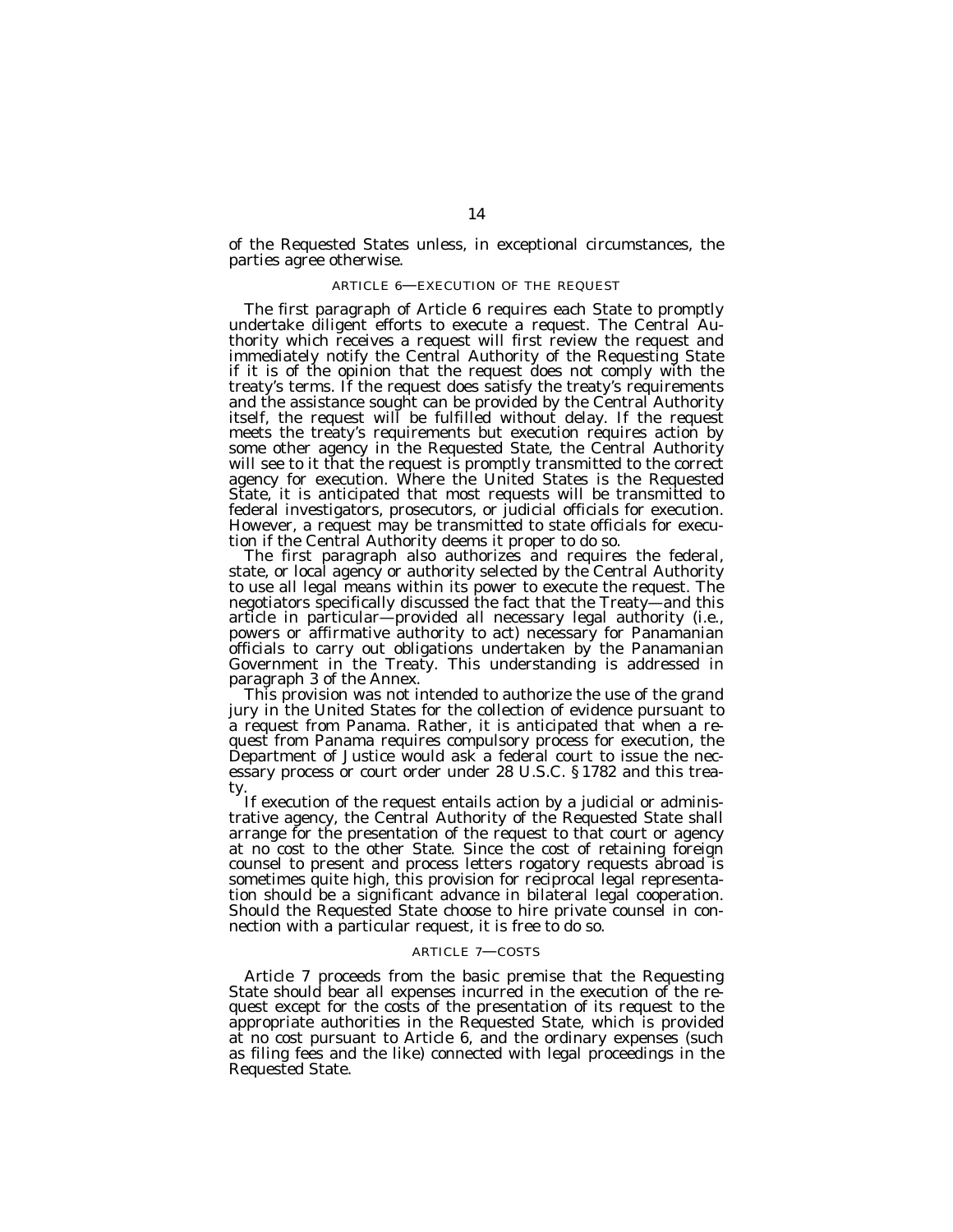The United States expects that this Article will be applied in the same way as the corresponding article in the U.S.-Bahamas Treaty. During the negotiations with the Bahamas, a recurring problem in this area was specifically addressed: the cost of legal representation of witnesses. When United States authorities serve a subpoena in the United States to obtain testimony from an individual or institution here, the recipient of the subpoena is ordinarily entitled to no more than a modest stipend or "witness fee."<sup>13</sup> Of course, the witness is free to seek advice of legal counsel with respect to whether and how to respond. However, the witness has no constitutional or statutory right to call upon the United States Government to pay for such legal consultation.

On the other hand, the United States has occasionally asked individuals or institutions abroad to cooperate with one of our criminal investigations, and been told by the witness that the bank or business secrecy laws of the witness' country bar him from doing so unless certain steps are taken (such as obtaining the permission of the local courts). The United States routinely agrees to assist the witness in any appropriate way which does not involve paying legal fees associated with the matter.

During the negotiations with the Bahamas, the United States delegation was concerned because when the United States makes a request to another country for evidence through letters rogatory, and the courts in that country summon the individual or institution to provide the evidence, the witness sometimes insists that the United States should pay for consultation with counsel in connection with the summons. Both delegations agreed that it is unfair to call upon the Requesting State routinely to pay the legal expenses of witnesses responding to the Requested State's compulsory process issued pursuant to requests under the treaty. Where the witness is responding to a command from the court in his own country (rather than a request from a foreign government) to produce evidence or to provide testimony, the role (if any)<sup>14</sup> of witness counsel and payment of such counsel should be governed by the same rules which would apply in any other proceeding before that court. The fact that the local court's command is issued in aid of a foreign prosecution should not oblige the foreign government to pay expenses not ordinarily incurred in similar proceedings in the Requested State. Witnesses subpoenaed in the United States in connection with a foreign country's letters rogatory under 28 U.S.C. § 1782 do not receive reimbursement for the costs of counsel, and neither the United States Government nor any partners to the mutual legal assistance treaties now in force have ever suggested that the Requesting State bear such costs in connection with a request.

Based on these considerations, the U.S.-Bahamas Treaty provides that witness fees are not a cost for which the Requesting State is responsible under subsection 7(1) or 7(2). Article 7 of the U.S.-Panama Treaty is based on this language. Thus, it is clear that the treaty does not impose an obligation on the Requesting State to finance legal consultation, but does allow that State to

<sup>&</sup>lt;sup>13</sup> For example, under federal law a witness is currently entitled to \$30 a day witness fee and up to \$75 a day "subsistence." 28 U.S.C. § 1821.<br><sup>14</sup> For an example of the kind of difficulties which can be encountered wh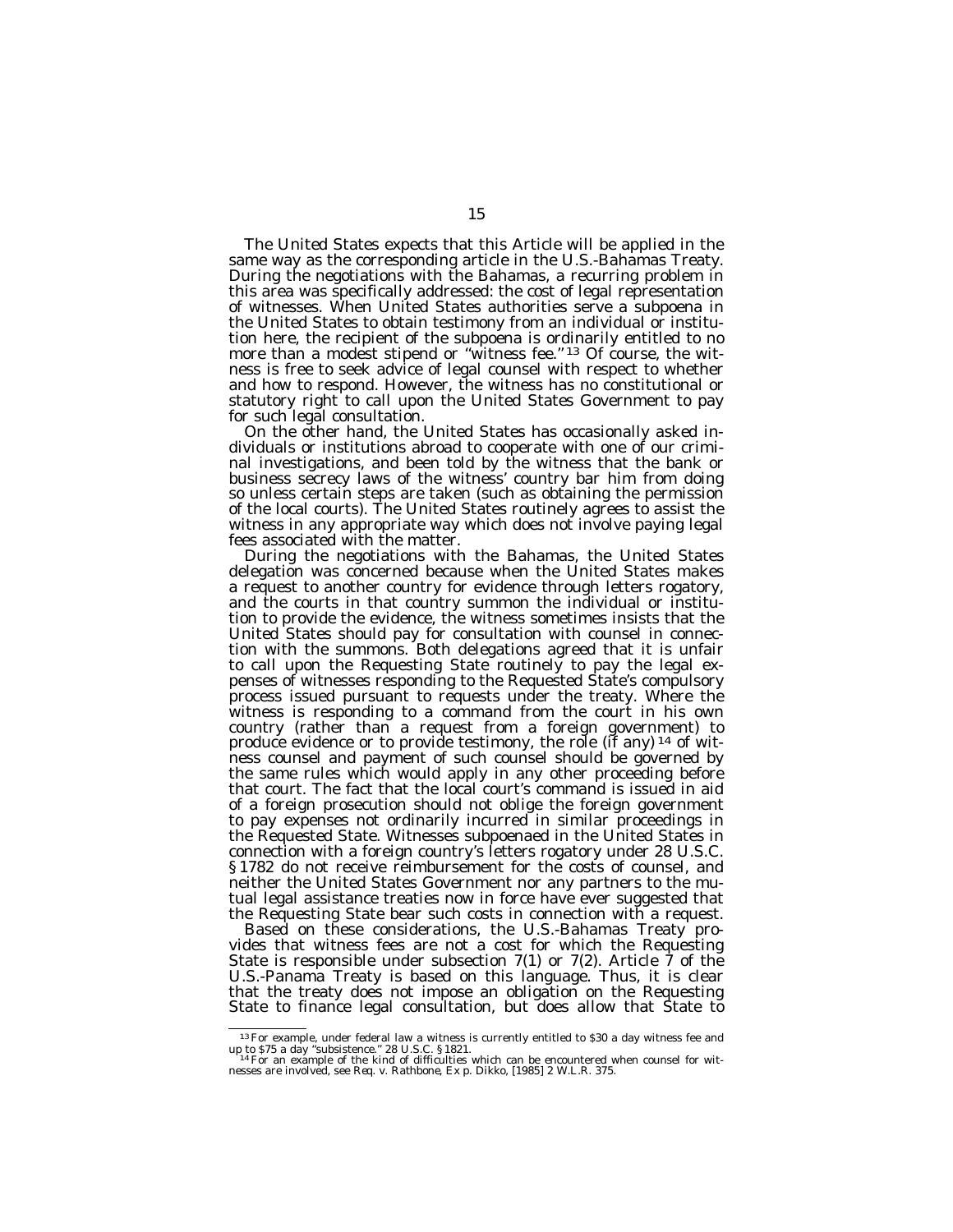agree, on a case by case basis, to pay for ''extraordinary expenses'' in situations in which it deems it especially just and appropriate to do so.

### ARTICLE 8—LIMITATIONS ON USE

The first paragraph of Article 8 requires that information provided under the treaty will not be used for any purpose other than that stated in the request under Article  $5(2)(e)$  without the consent of the Central Authority of the Requested State.

The second paragraph requires that the State which has obtained evidence keep the evidence confidential. Under most United States mutual legal assistance treaties, conditions of confidentiality are imposed only when necessary, and are tailored to fit the circumstances of each particular case.15 For instance, the Requested State may wish to cooperate with the investigation in the Requesting State but choose to limit access to information which might endanger the safety of an informant, or unduly prejudice the interests of persons not connected in any way with the matter being investigated in the Requesting State. However, this Treaty, like the U.S.-Bahamas Treaty, requires that *all* evidence provided in response to requests under the treaty must be kept confidential unless otherwise agreed.

The Supreme Court has held that in some circumstances it would violate the Constitution's due process guarantees for the Government to suppress evidence which is exculpatory to the accused.<sup>16</sup> For this reason, Article 8(2) contains an exception permitting the use of the information to the extent that it is needed for investigations or prosecutions forming part of the prosecution of the criminal offense described in the request. This is consistent with the overall purpose of the Treaty, which is the production of evidence for trial, and which would be frustrated if the Requested State could let the Requesting State see valuable evidence but impose restrictions preventing the Requesting State from using the evidence. In the event that disclosure of evidence obtained under the Treaty was required in a proceeding involving a matter other than that described in the request, the United States would be required to consult in advance with the Government of Panama in order to fashion a method of disclosure consistent with the requirements of both States.

It is anticipated that some United States requests for assistance may contain information which under our law must be kept confidential. For example, it may be necessary to set out information which is ordinarily protected by Rule 6e, Federal Rules of Criminal Procedure, in the course of an explanation of ''the subject matter and nature of the investigation or proceeding,'' as required by Article 4(2)(b). Therefore, Article 8(5) of the treaty enables the Requesting State to call upon the Requested State to keep the information in the request confidential.<sup>17</sup> If the Requested State cannot execute the request without disclosing the information in question (as may

<sup>&</sup>lt;sup>15</sup> U.S.-Netherlands Treaty, Article 11(1); U.S.-Colombia Treaty, Article 8(2); U.S.-Italy Treaty, Article 8(1); U.S.-Canada Treaty, Article 9(1); and U.S.-Thailand Treaty, Article 7(3).<br><sup>16</sup> See *Brady* v. *Maryland*, 3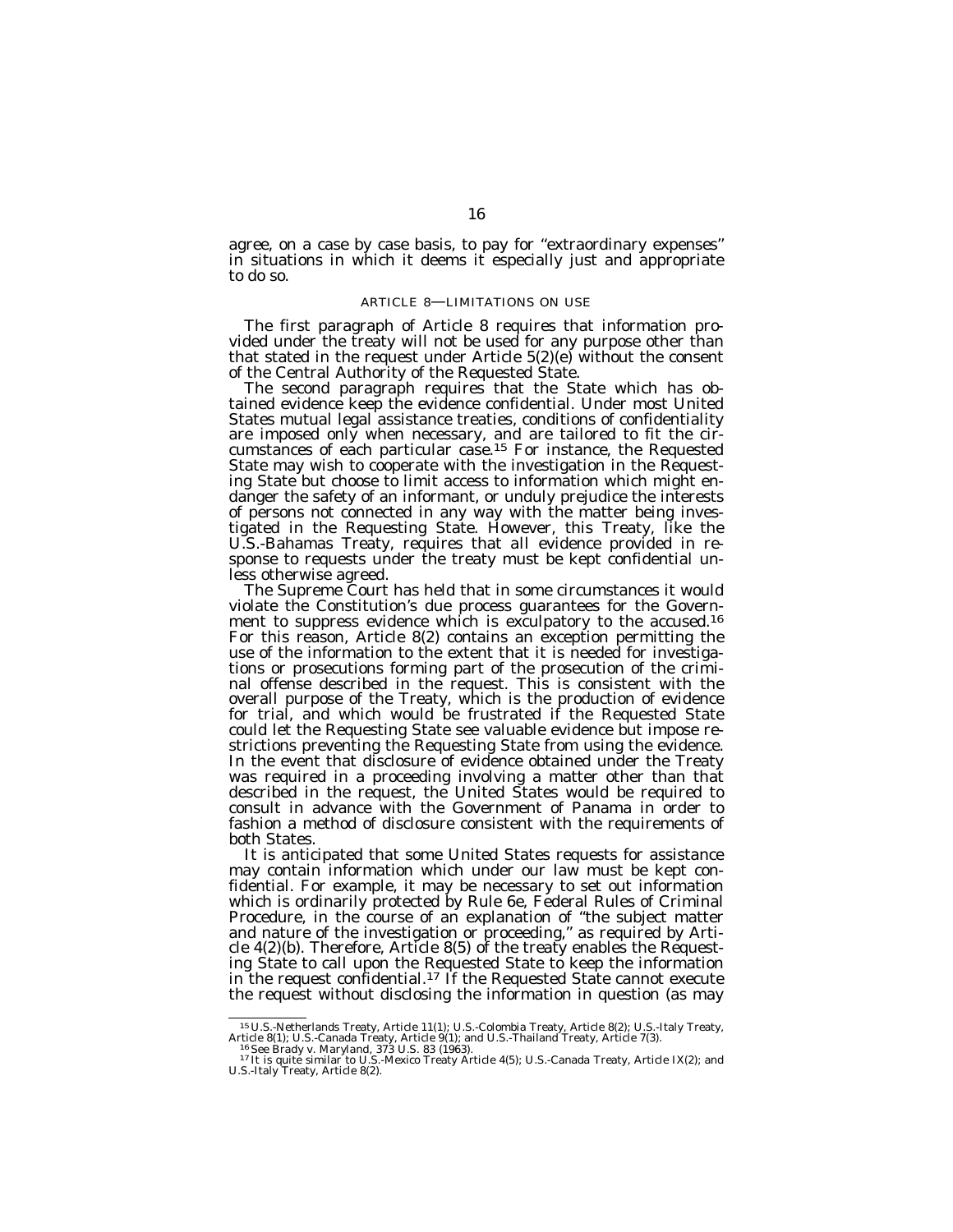be the case if execution requires a public judicial proceeding in the Requested State), or for some reason this confidentiality cannot be assured, the treaty obliges the Requested State to so indicate, thereby giving the Requesting State an opportunity to withdraw the request rather than risk jeopardizing its investigation or proceeding by public disclosure of the information. This provision may be particularly important in requests made to Panama because it is not clear whether Panamanian financial institutions can disclose financial documents regarding a customer without prior notice to the customer even if the notice thwarts law enforcement objectives.

Once evidence obtained under the treaty has been revealed to the public in a trial, that information effectively becomes part of the public domain. The information is likely to become a matter of common knowledge, perhaps even cited or described in the press. When that occurs, it is practically impossible for the Central Authority of the Requesting State to continue to block the use of that information by third parties or other government agencies. Therefore, some United States mutual legal assistance treaties permit evidence obtained under the treaty to be used for any purpose after it has become public in a trial resulting from the proceedings described in the request.18 However, Article 8(4), like the similar article in the U.S.-Bahamas Treaty and the U.S.-Cayman Treaty, states that once evidence obtained under the treaty has been made public in a proceeding forming part of the request, the evidence may be used if one of three exceptions apply.

First, under Article 8(4)(a), the evidence can be used for any purpose against persons who were convicted in a criminal trial for an offense covered by the treaty. For example, if evidence is provided under the treaty for use in a criminal trial for fraud, and the defendant is convicted of the offense, the evidence could be used by other government officials—including tax authorities—against the convicted person for any purpose, including assessing and collecting taxes due on the fraudulently obtained funds.

Second, Article 8(4)(b) states that the evidence can be used without restriction for any criminal prosecution of a person for offenses falling within the treaty. This paragraph applies regardless of whether the requesting State secured a conviction of the person who was the defendant in the case upon which the initial request was based. For instance, if evidence is provided under the treaty for use in a criminal trial of Mr. A on securities fraud charges, and the evidence reveals that Mr. B also participated in the crime, the evidence may be freely used to prosecute Mr. B even if Mr. A is acquitted at trial. Similarly, if evidence were obtained in connection with one treaty offense (such as fraud), and the evidence discloses the commission of another treaty offense (such as murder), the evidence could be used by the Requesting State in a prosecution for that second treaty offense without violating this article, even if no prosecution ever took place for the crime on which the initial request was based.

Finally, Article 8(4)(c) authorizes the use of the evidence in civil or administrative proceedings related to the recovery of the unlawful proceeds of a criminal offense covered by the treaty from a per-

<sup>18</sup>See U.S.-Canada Treaty, Article XI(3).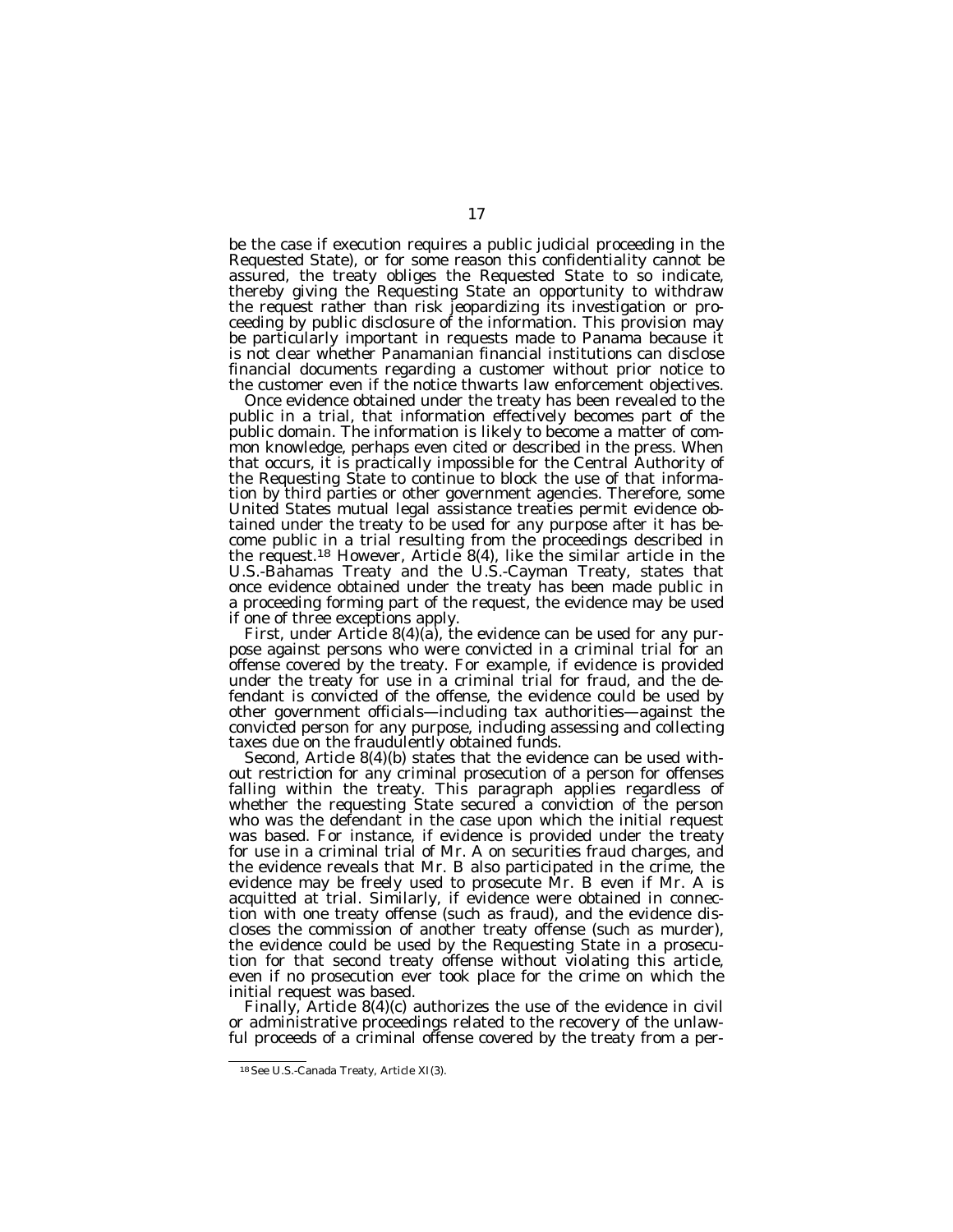son who has knowingly received them. The evidence may also be used in forfeiture to the government of the unlawful proceeds or instrumentalities of a criminal offense, or in collecting taxes or enforcing tax penalties resulting from knowingly receiving the proceeds of a criminal offense covered by the treaty. This is consistent with Article 14(2) of the treaty, which obliges the parties to assist one another in the forfeiture of criminally obtained assets, in securing restitution to the victims of crimes, and in enforcing sentences involving fines. Under Article 18(3), the restrictions outlined in Article 8 are for

the benefit of the parties to the treaty—the United States and Panamanian Governments—and the enforcement of these provisions is left entirely to the Parties.

### ARTICLE 9—TESTIMONY IN THE REQUESTED STATE

Paragraph 1 of Article 9 states that the Requested State may compel a person within its jurisdiction to testify or produce documents or articles needed as evidence in the Requesting State. Paragraph 2 of the annex also points out that this Article may be used by either Contracting State to obtain currency transaction information from the other Contracting State in connection with offenses

covered by the treaty.<br>The compulsion <sup>19</sup> contemplated by this article can be accom-<br>plished by subpoena (if the Requested State's law so provides) or any other means available under the law of that country. This provision, read together with Article 1(4), means that the procedure for executing a request under the treaty would have to be one which conforms to the laws of the Requested State. It should be stressed that it is the treaty that determines *whether* assistance is required, and local law should govern the very different (if equally important) question of *how* the assistance is provided.

This article, read together with Article 1(5), insures that no per-<br>son would be compelled to furnish information if he has a right not to do so under the law of the Requested State. Thus, a witness questioned in the United States pursuant to a treaty request from Panama may invoke any of the testimonial privileges (such as attorney-client privilege, interspousal privilege, etc.) usually available in proceedings here, as well as the constitutional privilege against self-incrimination.<sup>20</sup> A witness testifying in Panama may raise any of the privileges available under Panamanian law.<br>Since the law is unclear on the extent to which a person in one

country may stand on a privilege available only under the law of a foreign country, the treaty neither requires nor forbids the recognition in the Requested State of privileges existing only in the Requesting State. Article 9(2) does require that in cases in which a witness attempts to assert a privilege which does not exist under

 $^{19}$  The use of the word "may" appears at first glance to allow each Party to treat the execution of requests for testimony or production of evidence as discretionary. That was not the intention of the negotiators. Rath ing to provide the needed testimony voluntarily, and the negotiators were concerned that using<br>the word "shall" instead of "may" might appear to oblige the Requested State to issue a sub-<br>poena or other compulsory process datory obligation to arrange the production of the requested testimony or evidence, leaving it<br>to the Requested State's discretion whether to use compulsory process to meet that obligation.<br>20This is consistent with Title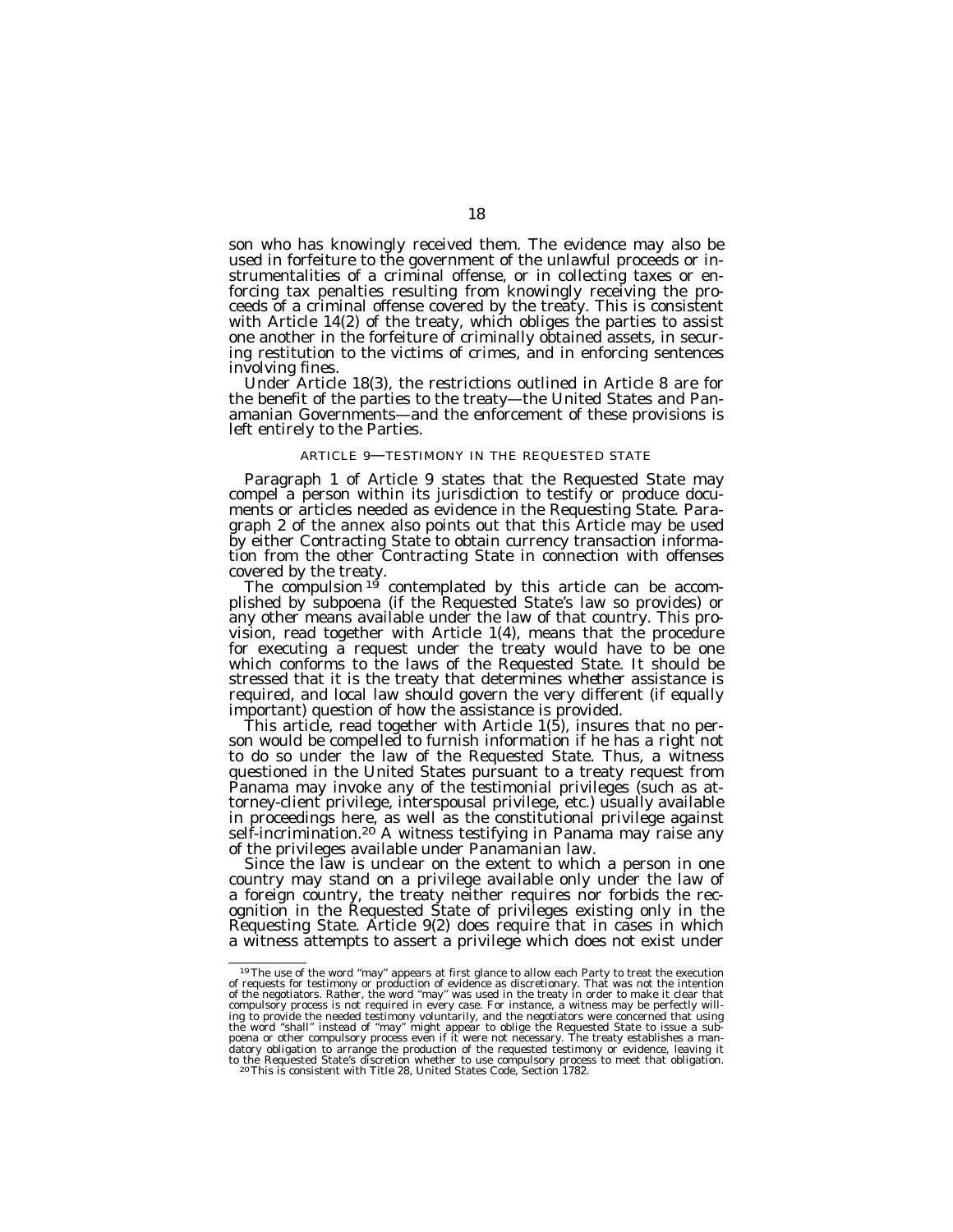the law in the Requested State, the authorities in the Requested State will take the desired evidence and turn it over to the Requesting State along with notice that it was obtained over a claim of privilege. The applicability of the privilege can then be determined in the Requesting State, where the scope of the privilege and the legislative and policy reasons underlying it are best under-<br>stood.<sup>21</sup> A similar provision appears in many of our recent mutual

legal assistance treaties.<br>The third and fourth paragraphs provide that all interested parties, including the defendant and his counsel in criminal cases, may be permitted to be present and, subject to the laws of the Requested State, shall be allowed to pose questions during the taking

of testimony under this article. Article 9(5) states that business records produced pursuant to the treaty shall be authenticated by having a custodian of the records or other qualified person complete, under oath, a certification in a specified form. A model of the form to be used by United States authorities excecuting a request from Panama is appended to the treaty as Form  $A(I)$ ; a form for Panamanian authorities to use in executing a request from the United States is appended at Form A(2). Thus, the provision establishes a procedure for authenticating foreign records in a manner essentially similar to that followed in Title 18, United States Code, § 3505 or § 29(c) of the Canada Evidence Act. It is understood that the last sentence of the article provides for the admissibility of authenticated documents evidence without additional foundation or authentication. With respect to both the United States and Panama, this paragraph is self-executing, and does not need implementing legislation.

# ARTICLE 10—TRANSFERRING PERSONS IN CUSTODY FOR TESTIMONIAL PURPOSES

In some recent criminal cases, a need has arisen for the testimony at trial of a witness serving a sentence in another country. In some instances, the country involved was willing and able to "lend" the witness to the United States Government, provided the witness would be carefully guarded while here and returned at the conclusion of his testimony.<sup>22</sup> In one or two recent cases, the United States Government was able to arrange for federal inmates here to be transported to foreign countries to assist in criminal proceedings there. Paragraph 1 of Article 10 calls for mutual assistance in situations of this kind, and thereby provides a legal basis for cooperation in these matters. The paragraph is based on Article 26 of the U.S.-Swiss Treaty.

There have also been recent situations in which a person in custody in the United States in a criminal matter has demanded permission to travel to another country to be present at a deposition being taken there in connection with the case.<sup>23</sup> The second paragraph of the article addresses this situation.

The article's third paragraph provides express authority for the receiving State to maintain the person in custody throughout his

<sup>&</sup>lt;sup>21</sup> Cf. R. & J. Dick Co. v. Bass, 295 F. Supp. 758 (N.D. Ga. 1966); Reg. v. Rathbone, Ex p. Dikko [1985] 2 W.L.R. 375.<br>
<sup>22</sup> Federal law provides for this situation. See Title 18, United States Code, Section 3508.<br>
<sup>22</sup>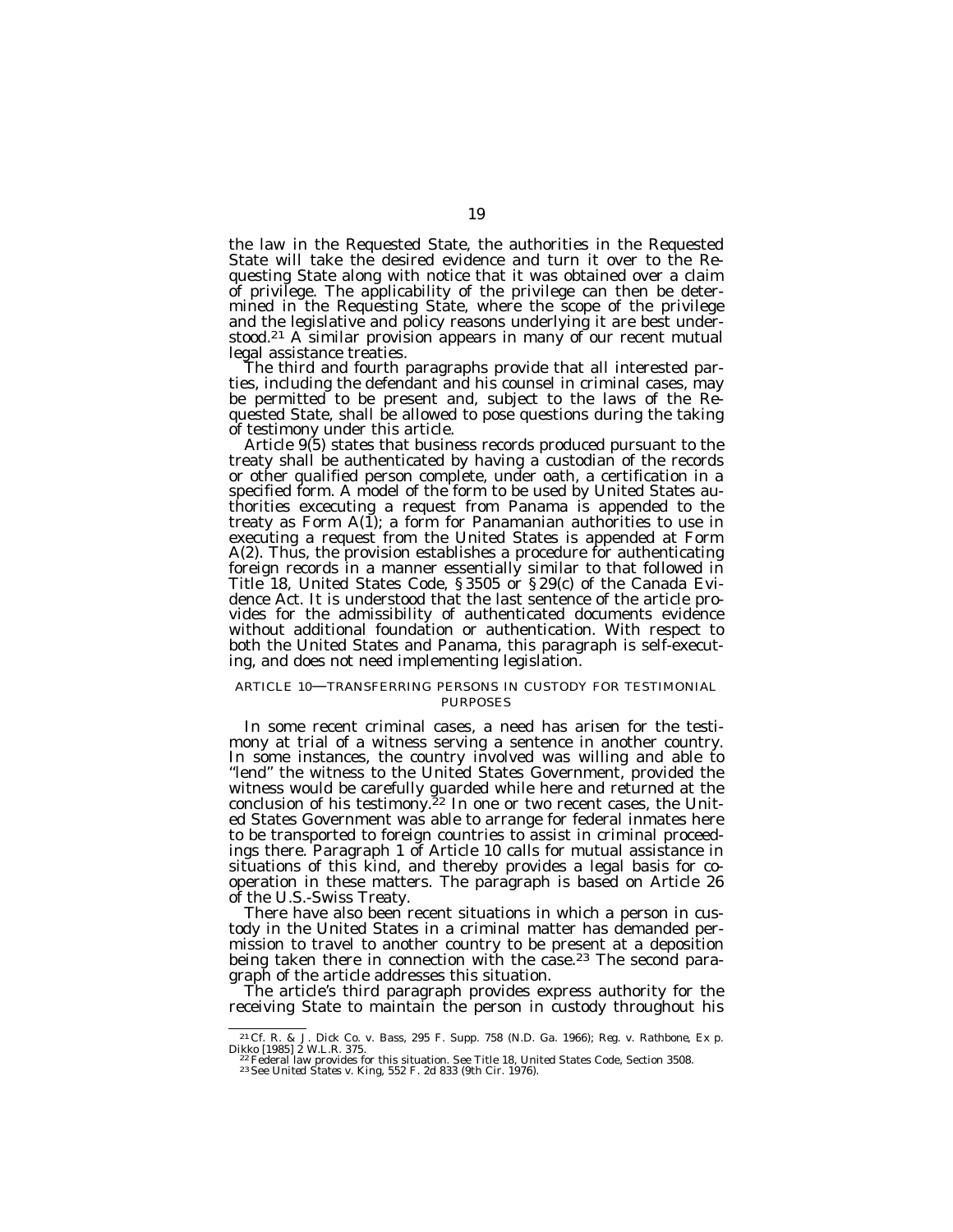stay there, unless the other State specifically authorizes release. The paragraph also authorizes the receiving State to return the person in custody to the other State, and provides that this return will occur as soon as circumstances permit, or as otherwise agreed, but in no event later than the date on which the person would expect to be released from custody in the State from which he was transferred. The transfer of a prisoner under this article requires the consent of the person involved and of both countries, but does not require the prisoner to consent again to his return to the Sate where the transfer began. Once the receiving State has agreed to assist the sending State's investigation or proceeding pursuant to this article, it would be inappropriate for the receiving State to hold the person transferred and require extradition proceedings before allowing him to return to the sending State as agreed. Therefore, the paragraph states that extradition proceedings will not be required before the return of the person transferred.

# ARTICLE 11—TESTIMONY IN THE REQUESTING STATE

This article provides that upon request the Requested State shall invite witnesses who are located in its territory and needed in the Requesting State to travel to the Requesting State to testify there if at all possible. Of course, the Requesting State would be expected to pay the expenses of such an appearance, and the treaty provides that the witness shall be informed of that fact, and of the amount and kind of allowances and expenses which the Requesting State will provide in a particular case. This information should be specified by the Requesting State in its request, pursuant to Article 5(3)(e). An appearance in the Requesting State under this article is not mandatory, and the prospective witness may refuse the invitation.

# ARTICLE 12—SAFE CONDUCT

This article, like Article 27 of the U.S.-Swiss Treaty, provides that a person who is in the Requesting State to testify or for confrontation purposes pursuant to a request under Article 10 or 11 of the Treaty shall be immune from criminal prosecution, detention, or any restriction on personal liberty, or from the service of process in civil suit while he is in the Requesting State. This ''safe conduct'' is limited to acts or convictions which preceded the witness' departure from the Requested State. This provision does not prevent the prosecution of a person for perjury or other crimes committed while in the Requesting State.

The article's applicability to a person transferred under Article 10 is necessarily limited, since Article 10 requires that a person be kept in custody unless the State from which he was transferred has consented to his release.

The second paragraph states that the safe conduct guaranteed in this article expires ten days after the person has been officially notified that his presence is no longer required, or if he leaves the Requesting State and thereafter returns to it.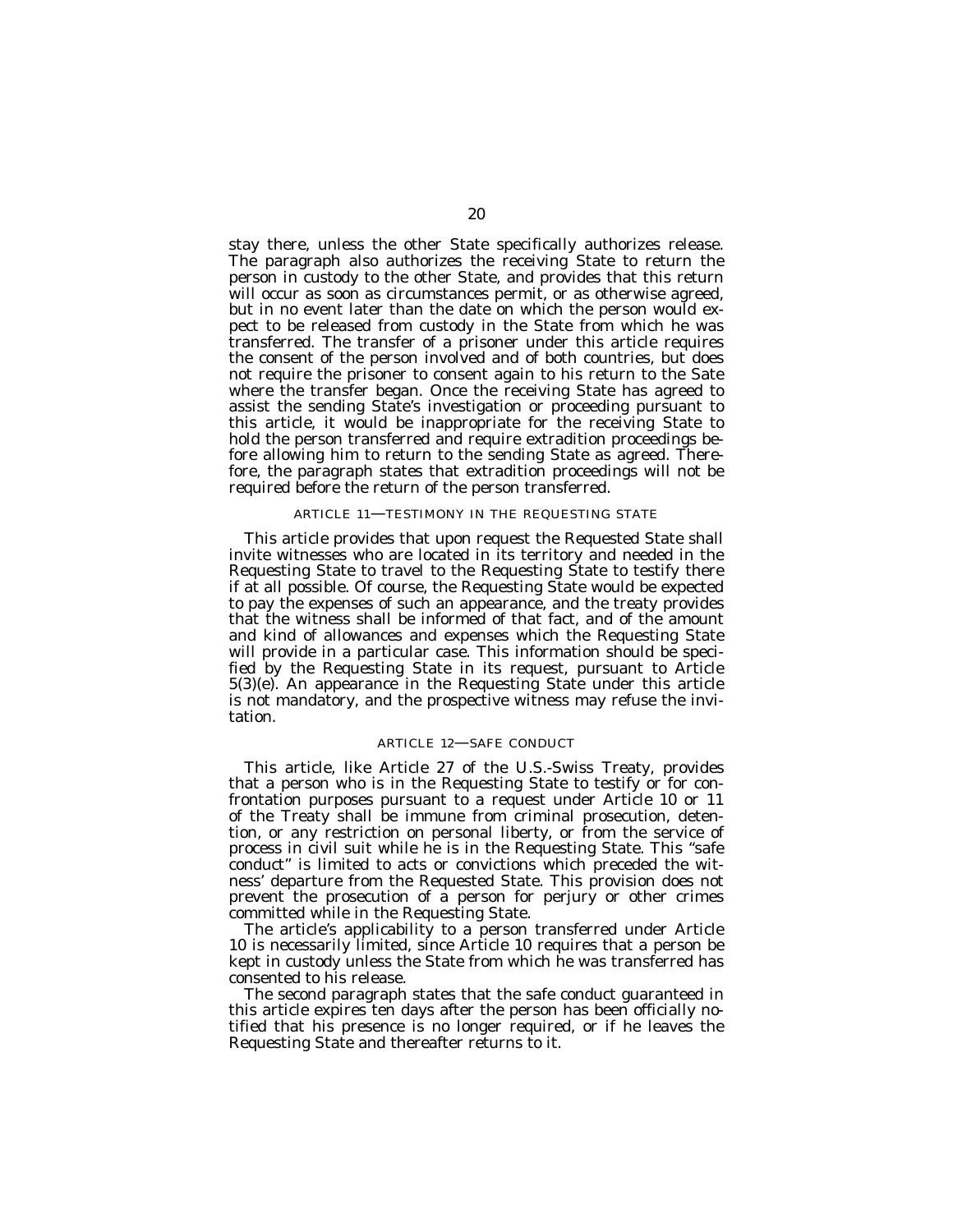# ARTICLE 13—PROVIDING RECORDS OF GOVERNMENT AGENCIES

Article 13 serves to insure speedy access to government records, including records of the executive, judicial, and legislative units at the federal, state, and local levels in either country. The kinds of government information which will be most commonly sought from Panama will include records from the Registrar of Companies, the records of convictions in Panamanian courts, or documents from the files of the police or other investigative authorities. Panamanian requests to the United States for government documents are expected to fall generally in the same categories.

The first paragraph obliges each State to furnish to the other copies of publicly available records of a government agency. The term ''government agency'' includes executive, judicial, and legislative units at the federal, state, and local level in either country.

The second paragraph provides that the Requested State ''may'' share with its treaty partner copies of non-public information in government files. The article states that the Requested State may only utilize its discretionary authority to turn over information in its files ''to the same extent and under the same conditions'' as it would to its own law enforcement or judicial authorities. It is the intention of the negotiators that the Central Authority of the Requested State determine what that extent and what those conditions would be. This provision was made discretionary because government files in each State contain some information which would be available to investigative authorities in that State, but which would justifiably be deemed inappropriate to release to a foreign government. Examples of instances in which assistance might be denied under this provision would be where disclosure of the information is barred by law in the Requested State or where the information requested would identify or endanger an informant, prejudice sources of information needed in future investigations, or reveal information which was made available to the Requested State in return for a promise that it not be divulged to anyone.

The third paragraph states that documents provided under this article will be authenticated using a certificate in a form appended to the treaty. Thus, the authentication will be conducted in a manner similar to that required by Rule 902(3), Federal Rules of Evidence, and the records will be admissible into evidence without additional foundation or authentication.

The article refers to the provision of copies of government records, but the Requested State would not be precluded from delivering the original of the government records to the Requesting State, upon request, if the law in the Requested State permits it and if it is essential to do so.

#### ARTICLE 14—ASSISTING IN FORFEITURE PROCEEDINGS

A primary goal of the treaty is to enhance the efforts of both States in the war against narcotics trafficking. One major strategy in that drug enforcement effort by United States authorities is to seize and confiscate the money, property, and other proceeds of drug trafficking. Article 14, which is identical to Article 14 of the U.S.-Bahamas Treaty and similar to Article 17 of the U.S.-Canada Treaty, is designed to further that strategy.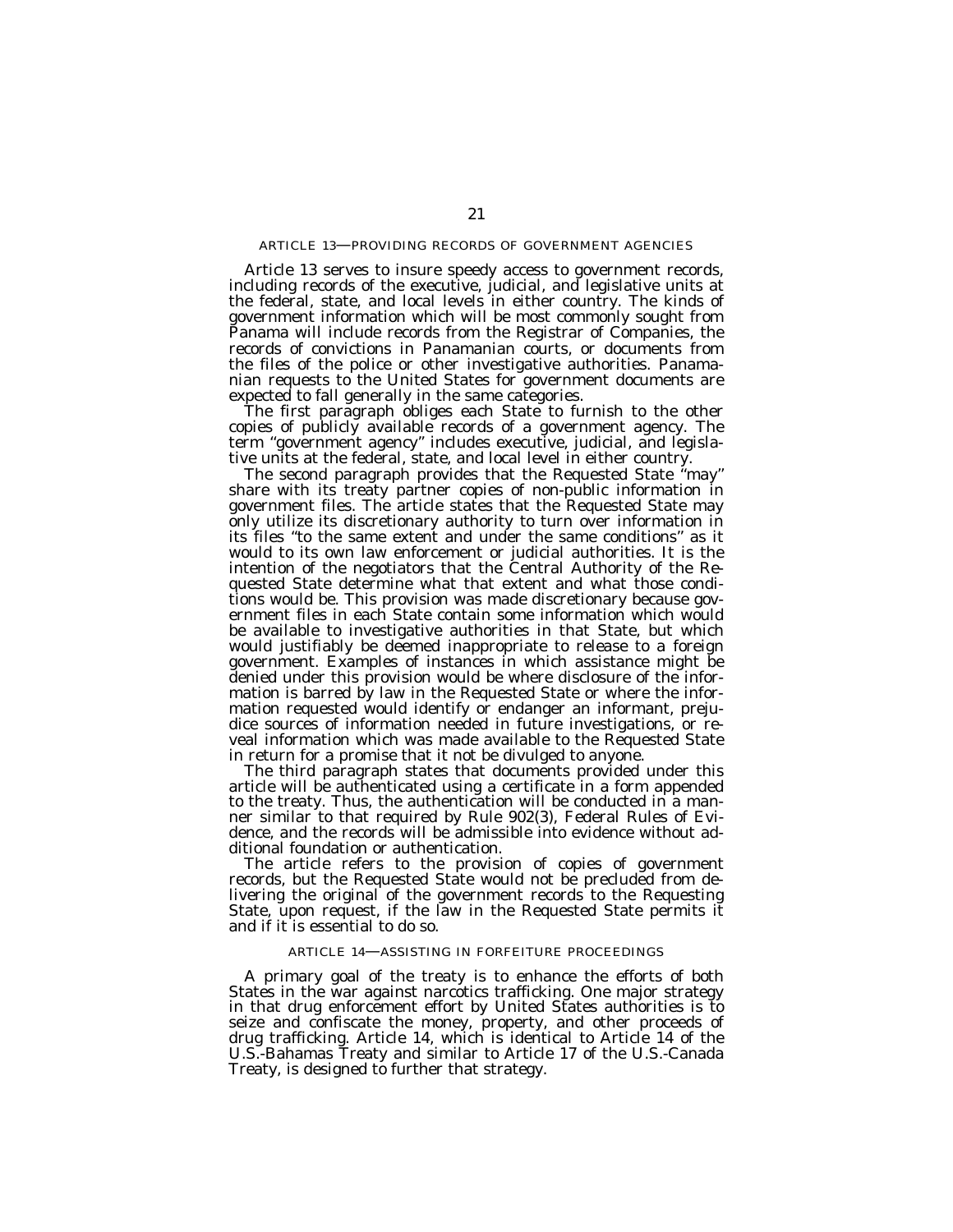The first paragraph authorizes the Central Authority of one State to notify the other of the existence in the latter's territory of fruits or instrumentalities of a serious offense such as drug trafficking. The term ''fruits and instrumentalities'' would include things such as money or other valuables either used in the crime or purchased or obtained as a result of the offense.

Upon receipt of notice under this article, the Central Authority of the State in which the objects are located may take whatever action is appropriate under the law of the state. For instance, if the assets in question are located in the United States and are the fruit of a fraud in violation of Panamanian law, the assets could be seized in aid of a prosecution under 18 U.S.C. § 2314, or in anticipation of efforts by the lawful owner for the return of the assets. If the assets are located in Panama and are the fruit of a fraud in violation of United States law, it is expected that similar action could be taken pursuant to Panamanian law.24 If the assets are the result of drug trafficking, it is anticipated that the parties will move quickly and expeditiously to freeze them and ensure confiscation.25

Title 18, United States Code, § 981(a)(1)(B) also allows the forfeiture to the United States of property ''which represents the proceeds of an offense against a foreign nation involving the manufacture, importation, sale, or distribution of a controlled substance (as such term is defined for the purposes of the Controlled Substances Act) within whose jurisdiction such offense or activity would be punishable by death or imprisonment for a term exceeding one year and which would be punishable by imprisonment for a term exceeding one year if such act or activity had occurred within the jurisdiction of the United States." The United States delegation expects that Article 14 of the treaty will permit full implementation of this legislation.26

Similarly, in Panama, Law 23 of December 30, 1981, permits the Panamanian Government to seize the proceeds of drug trafficking committed anywhere in the world.<sup>27</sup> Panamanian authorities have relied on this statute to freeze drug money in Panama when such funds were brought to its attention by United States law enforcement authorities. Article 14 of the treaty should permit United

<sup>24</sup>For example, in 1978, about 900 members of the San Francisco-based ''People's Temple'' cult died when their leader, the Rev. Jim Jones, led them in a ritual of murder and mass suicide at the group's commune in Guyana. At the request of the United States Justice Department, the Panamanian Government froze \$6 million in People's Temple assets on deposit in Panama, on the grounds that the funds were obtained from the cults' members by fraud. In 1980, these<br>funds were turned over to the United States to distribute to the families of the victims and to<br>reimburse the federal government

States. Associated Press, February 29, 1980.<br><sup>25 p</sup>anama has signed and the United States has signed and ratified the United Nations Con-<br>vention Against the Illicit Traffic in Narcotic Drugs and Psychotropic Substances, d enna December 20, 1988 and entered into force for the United States, November 11, 1990, 28 I.L.M. 493 (March 1989). Article 3 of the Convention obliges the Parties to enact legislation to

confiscate drug proceeds.<br><sup>26</sup>The United States legislation is consistent with the laws in other States, such as Switzer-<br>land, Canada, and the United Kingdom, and the movement among States is toward legislation of this kind for use in drug enforcement.<br>
<sup>27</sup> Article 6 of Law 23 amends Article 261 of the Panamanian Criminal Code to make it an

offense to violate Panama's drug laws from abroad, or to conduct transactions in Panamanian territory ''with proceeds deriving from such drug-related crimes.'' Article 25 of Law 23 states: ''The investigations of crimes listed in Article 261 of the Criminal Code, as amended by this Law, can also be initiated in cooperation with or upon request by the State in which such crimes have been committed.''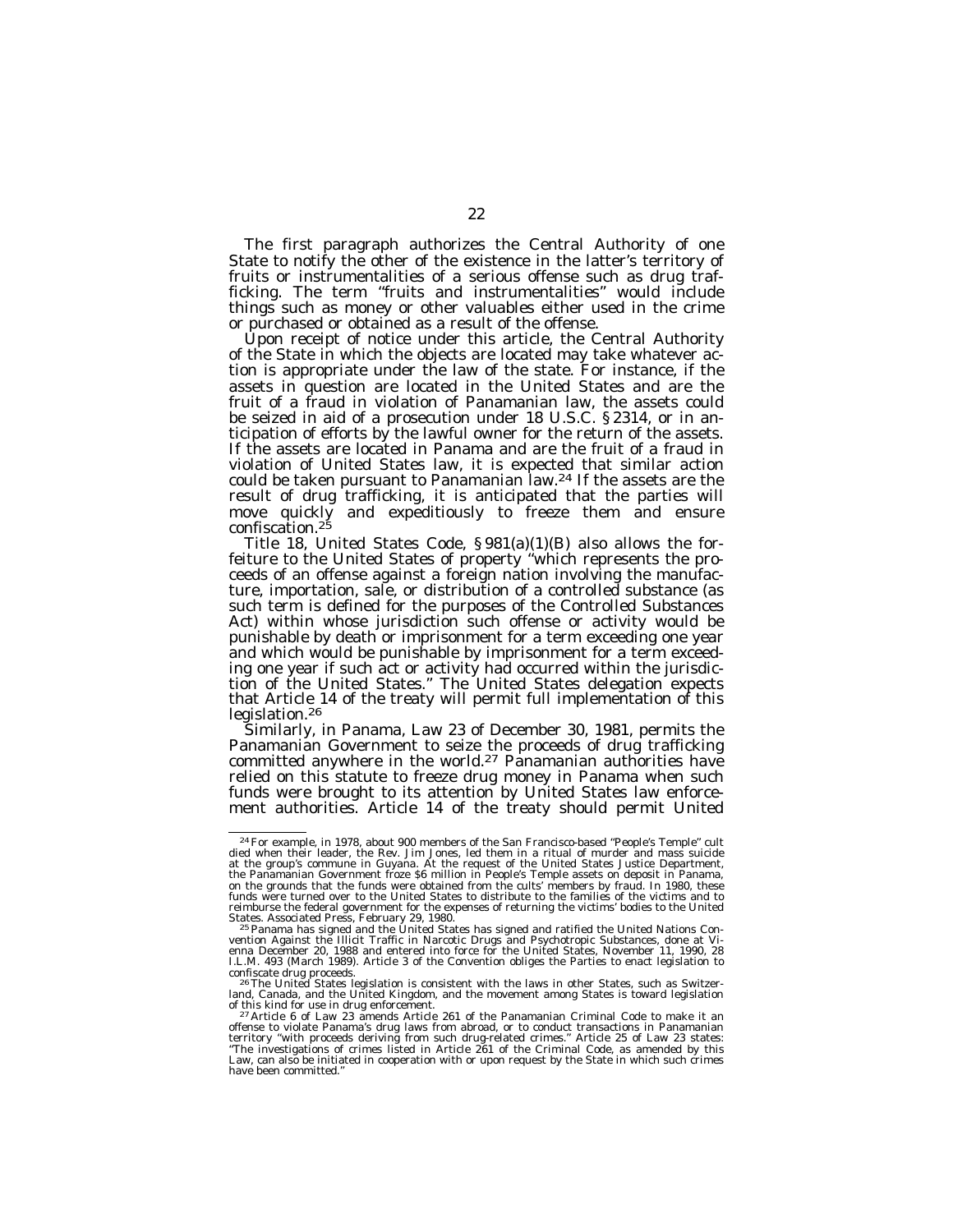States and Panamanian authorities, working together, to utilize Law 23 even more effectively.

The second paragraph of Article 14 states that the parties to this treaty may aid one another in proceedings leading to the forfeiture of the proceeds of crime. The traditional rule was that no state is obliged to aid another in the execution of penal laws respecting enforcement of fines or forfeiture of criminal assets. However, this rule is gradually changing, at least where the foreign country's laws are designed to provide redress to individual victims, or where the foreign country has already perfected its title to the assets it claims.28 Moreover, any country is free to assume a treaty obligation broader than a customary international obligation. In Article 14(2), the parties to this treaty agree to aid one another, on request, in proceedings leading to the forfeiture of illegally obtained assets, restoring illegally obtained funds or articles to their rightful owners, and the collection of fines imposed as sentences in criminal prosecutions.

Thus, if the law of the Requested State enables it to seize assets in aid of a proceeding in the Requesting State or enforce a judgment of forfeiture or fine levied in the Requesting State, the treaty requires the Requested State to do so. The article does not mandate institution of forfeiture proceedings in either country against property identified by the other if the relevant prosecution authorities do not deem it proper to do so.

United States law also permits the transfer of forfeited property or a portion of the proceeds of the sale thereof to any foreign country which participated directly or indirectly in the seizure or forfeiture of the property.<sup>29</sup> The amount transferred will generally reflect the contribution of the foreign government to the law enforcement activity which led to the seizure or forfeiture of the property under United States law. United States sharing statutes require that the transfer be authorized in an international agreement between the United States and the foreign country, and be authorized by the Attorney General or the Secretary of the Treasury and agreed to by the Secretary of State. Article 14 is intended to authorize and provide for the transfers of forfeited assets or the proceeds of such assets to the other State under the new United States law because Article 14 enables either State to transfer forfeited assets to the extent permitted by their respective laws.

# ARTICLE 15—SEARCH AND SEIZURE

It is sometimes in the interests of justice for one State to ask another to search for, secure, and deliver articles or objects needed in another State for use as evidence or for other purposes. United States courts execute such requests now under 28 U.S.C. § 1782,<sup>30</sup> and Article 15 of the treaty creates a reciprocal framework for handling such a request.

<sup>&</sup>lt;sup>28</sup> See, e.g., Mutual Assistance in Criminal Matters: A Commonwealth Perspective, prepared<br>by Dr. David Chaikin and Commonwealth Secretariat for the meeting of Commonwealth Law<br>Ministers, Colombo, Sri Lanka, February 14–

*Van Aalst*, Case No. 84–67–Misc–018 (M.D. Fla., Orlando Div.) cited in Ellis and Pisani, supra note 1 at page 215.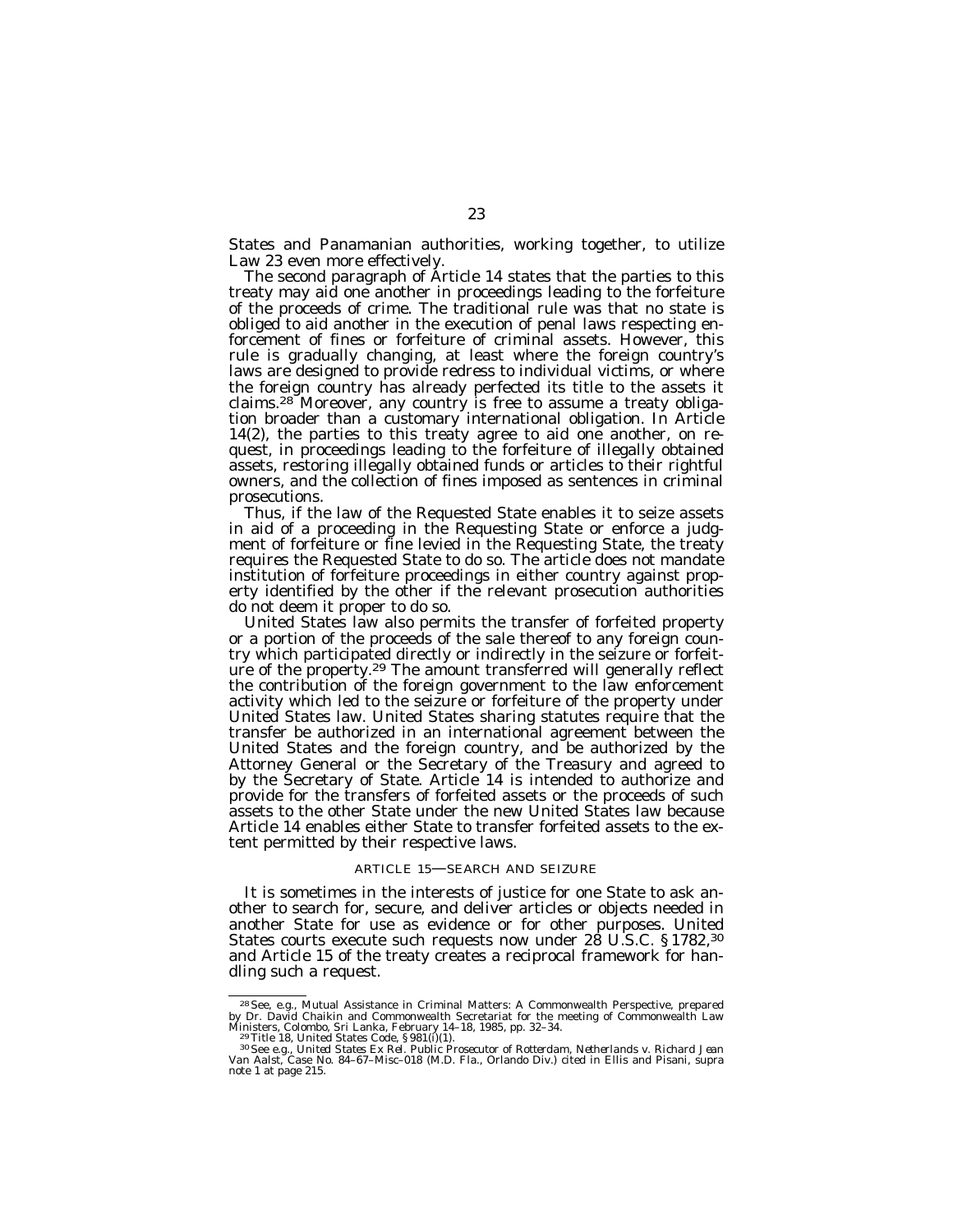Pursuant to Article 15(1)'s requirement that the request include ''information justifying such action under the laws of the Requested State,'' a request to the United States from Panama ordinarily will have to be supported by probable cause for the search. A United States request to Panama would have to satisfy the corresponding evidentiary standard there. It is contemplated that the request would be carried out in strict accordance with the law of the country in which the search is being conducted.

Article 15(2) is designed to insure that a record is kept of articles seized and of articles delivered up under the treaty. This provision effectively requires that detailed and reliable information be kept regarding the condition of the article and the chain of custody between the time of seizure and the time of delivery to the Request-

ing State. Article 15(2) also requires that the certificates prepared for this purpose will be admissible without additional authentication at trial in the Requesting State and is intended to avoid the burden, expense, and inconvenience to the Requested State of sending its officials to the Requesting State to provide authentication and chain of custody testimony each time evidence produced pursuant to this Article is used. The treaty's injunction that the certificates be admissible without additional authentication at trial leaves the trier of fact free to accord the certificate only such weight as it is due.

# ARTICLE 16—LOCATION AND IDENTITY OF PERSONS

Article 16 provides that the Requested State is to ascertain the whereabouts in the Requested State of persons (such as witnesses, potential defendants, or experts) where such information is of importance in connection with an investigation or proceeding covered by the treaty. The treaty requires only that the Requested State make ''best efforts'' to locate the person sought by the Requesting State.

#### ARTICLE 17—SERVING DOCUMENTS

Article 17 creates an obligation on the Central Authority of the Requested State to arrange for or effect the service of summons, complaints, subpoenas, or other legal documents at the request of

It is expected that when the United States is the Requested State, service will be made by registered mail (in the absence of any request by Panama to follow any specified procedure for service) and by the United States Marshal's Service in instances where personal service is requested.

It is anticipated that this article will facilitate service of subpoena on United States citizens, pursuant to Title 28, Section 1783. However, the first paragraph of the article does not oblige the Requested State to serve any subpoena which requires the attendance of a person in the Requested State at a proceeding before an authority or tribunal in the Requesting State where serving such subpoena would be impractical due to the location of the person. Since this provision is based on Article 17(1) of the U.S.-Bahamas Treaty, we assume that the Panamanian authorities were concerned that their resources would be severely taxed by efforts to effect such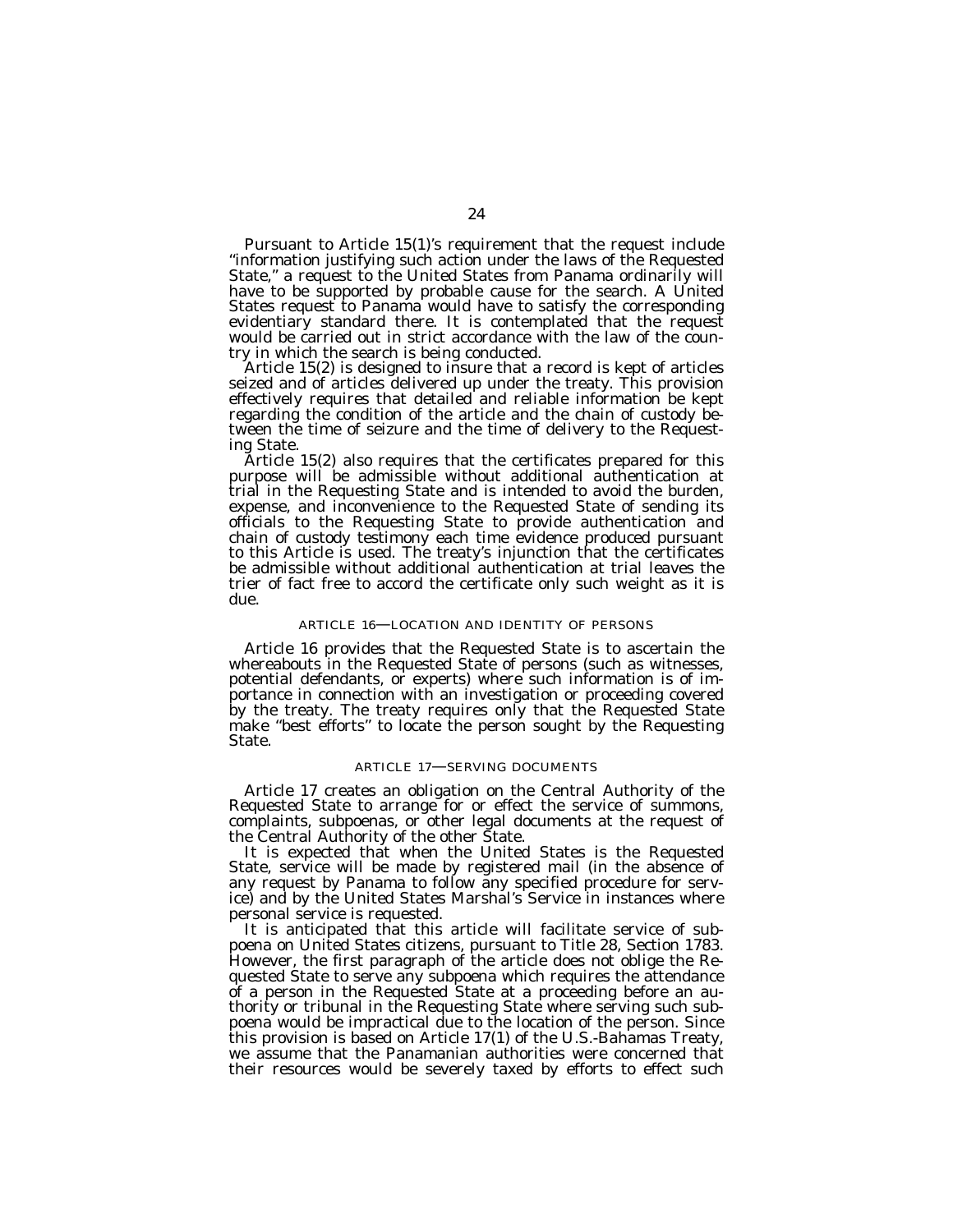service at remote locations in Panama. Therefore, we anticipate that where service is practicable—i.e., where the person is located in a metropolitan area—the request for service will be granted even if the subpoena calls for attendance in the Requesting State, just as it is under the U.S.-Bahamas Treaty.

In order to allow sufficient time for service to be effected and for the respondent to make arrangements for his appearance, Article 17(2) provides that where the document to be served calls for the appearance of a person in the Requesting State, the document ordinarily must be transmitted by the Requesting State for the Requested State at least thirty days before the scheduled appearance. Thus, if the United States were to ask Panama to serve a subpoena issued pursuant to Title 28, United States Code, Section 1783 on a United States citizen in Panama, the request would have to be submitted well in advance of the hearing or trial at which the respondent is expected to appear.

# ARTICLE 18—COMPATIBILITY WITH OTHER TREATIES AND INTERNAL

LAWS

The first paragraph states that assistance procedures provided by this Treaty shall not prevent either State from granting assistance under any other international agreement to which it may be a party. It also provides that the Treaty shall not be deemed to prevent recourse to any assistance available under the internal laws of either country. Thus, the Treaty leaves the provisions of United States and Panamanian law on letters rogatory completely undisturbed, and does not alter any preexisting agreements concerning investigative assistance, such as the Protocol Amending the Single Convention on Narcotics Drugs, 1961, done at Geneva March 25, 1972, and entered into force for the United States August 8, 1975 (26 U.S.T. 1439, T.I.A.S. 8118).

The second paragraph is based on Articles 3 and 4 of the U.S.- Canada Treaty and Article 18(2) of the U.S.-Bahamas Treaty. It provides that a State which needs assistance in a case covered by the Treaty must make a request for that assistance pursuant to the Treaty unless some other international agreement or arrangement applies. The Parties intend that the Treaty serve as the primary means by which evidence in one country would be made available to law enforcement authorities in the other in cases covered by the Treaty. However, Article 18(2) does not apply to matters not covered by the Treaty, such as cases and investigations involving purely tax matters, and in these areas the parties may pursue the needed evidence at any time by any legal means available, including the unilateral use of domestic judicial process.

Article 18(3) provides that the provisions of the Treaty do not give rise to any right on the part of a private person to impede execution of a request. Thus, an individual from whom records or testimony are sought would not be free to oppose the execution of the request by claiming that the request fails to comply with the Treaty's formal requirements (such as those specified in Article 5), or attempt to substitute his judgment for that of the Central Authority in deciding whether the substantive requirements of the Treaty (such as those in Article 3) have been met.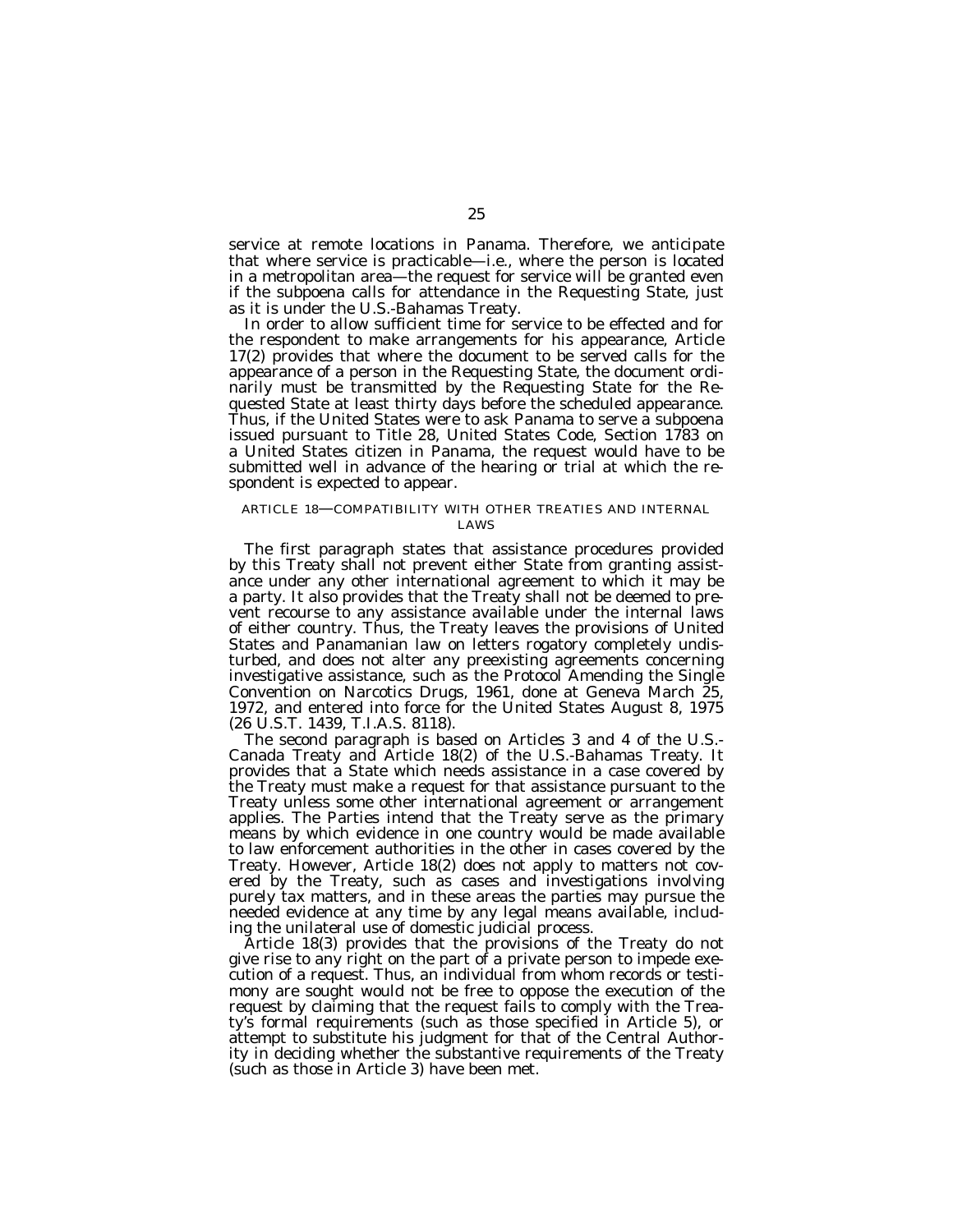Article 18(3) further provides that the Treaty is not intended to create any right to suppress or exclude evidence obtained thereunder. Therefore, evidence obtained under the Treaty by one State from the other State should not be suppressed or excluded from use in judicial proceedings on the ground that the Requesting State's request failed to comply with the provisions of the Treaty. This provision is intended to avoid involving the Requesting State's courts in second-guessing the decision of the Requested State to honor the request in the first place.<sup>31</sup> If the person can point to a recognized basis in the ordinary law of the Requesting State for not executing the request or for exclusion of the evidence or for the Requesting State's courts to exclude the evidence, that issue can be decided exactly as it would otherwise be handled. It should be noted that this is a standard provision in our treaties, $32$  and has limited applicability in Panama since that country's jurisprudence does not include any exclusionary rule.

# ARTICLE 19—IMPROVEMENT OF ASSISTANCE

The first paragraph of the article encourages both parties to be aware of the opportunity presented by this agreement to insuring that other aspects of our bilateral relations benefit from the same kind of flexibility and mutual understanding that this Treaty reflects, particularly in the area of mutual legal assistance. For instance, it may be appropriate to consider initiating negotiations on assistance in civil matters.

The United States experience has shown that as the parties to a treaty of this kind work together over the years various practical ways to make the treaty more effective become evident. The second paragraph of the article calls upon the States to share those ideas with one another and encourages them to agree on the implementation of such measures. Practical measures of this kind might include methods of keeping each other informed of the progress of investigations and cases in which treaty assistance was utilized and using the treaty to obtain evidence which might otherwise be sought under other methods which might be less acceptable in the Requested State. Similar provisions are in the U.S.-Canada Treaty and the U.S.-Cayman Treaty.

# ARTICLE 20—RATIFICATION AND ENTRY INTO FORCE

The penultimate article contains standard language concerning the procedure for exchange of the instruments of ratification, and the coming into force of the Treaty. As noted earlier, it is not anticipated that either Panama or the United States will need to enact any implementing legislation in order to bring the treaty into operation. Panama has completed its ratification process and is in a position to exchange instruments of ratification as soon as the United States Senate has given advice and consent to ratification, and the President has signed instruments of ratification for the United States.

<sup>&</sup>lt;sup>31</sup> See *United States v. Caramian*, 468 F.2d 1370 (5th Cir. 1972); *United States v. Marschner*, 470 F. Supp. 201, 202–203 (D. Conn. 1979).<br><sup>32</sup> Ellis and Pisani, supra note 1, at 211–212, 221–222. See also *United State*